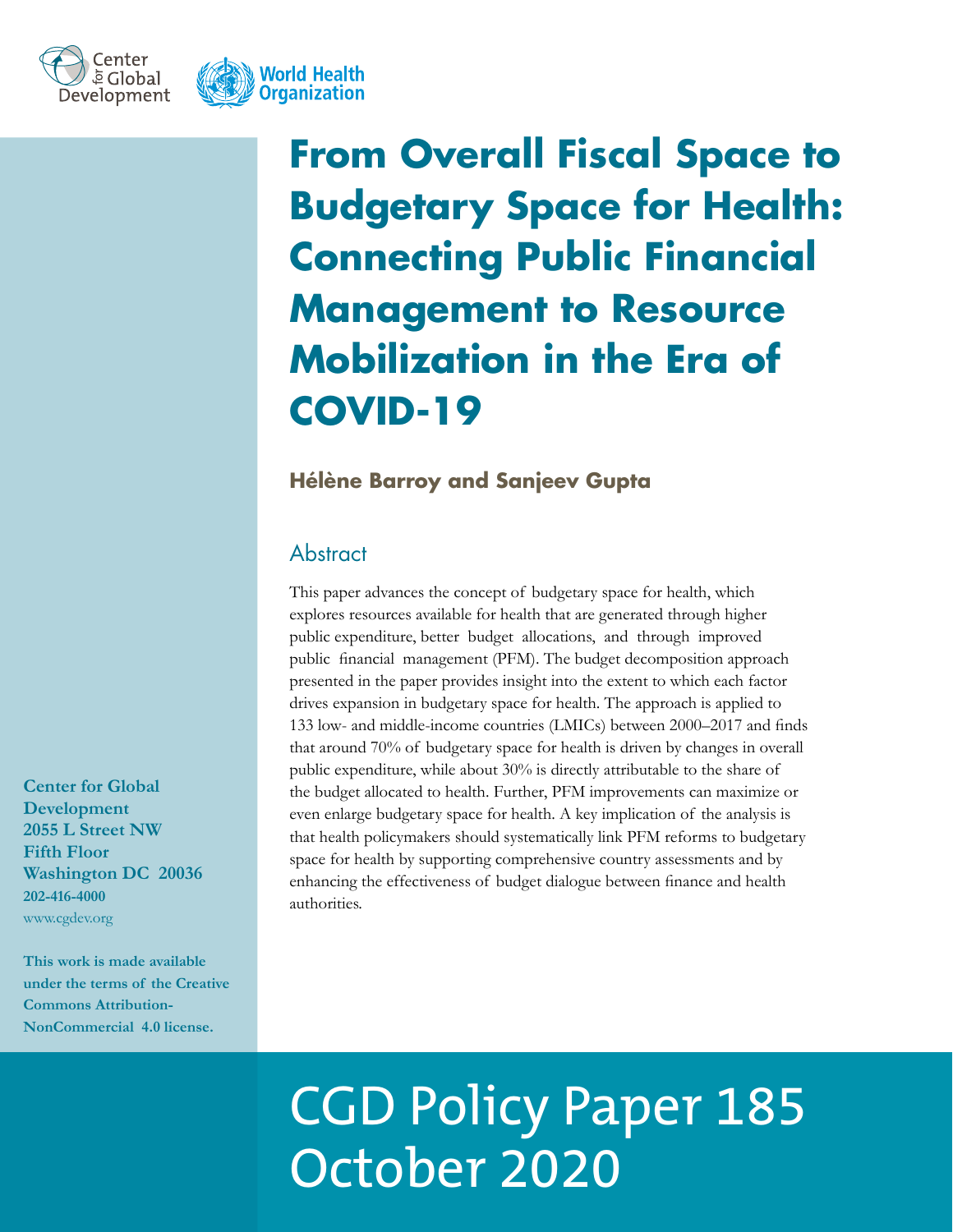# **From Overall Fiscal Space to Budgetary Space for Health: Connecting Public Financial Management to Resource Mobilization in the Era of COVID-19**

Hélène Barroy World Health Organization

Sanjeev Gupta Center for Global Development

|                                                                                                                        | The Center for Global Development is grateful for contributions from<br>the Bill & Melinda Gates Foundation in support of this work. The World<br>Health Organization acknowledges support received from the United<br>Kingdom's Department for International Development (Making Country<br>Health Systems Stronger programme). We also appreciate financial support<br>received from the Government of France, the European Union, and the<br>Duchy of Luxemburg under the UHC Partnership. |
|------------------------------------------------------------------------------------------------------------------------|-----------------------------------------------------------------------------------------------------------------------------------------------------------------------------------------------------------------------------------------------------------------------------------------------------------------------------------------------------------------------------------------------------------------------------------------------------------------------------------------------|
|                                                                                                                        | Hélène Barroy and Sanjeev Gupta. 2020. "From Overall Fiscal Space to Budgetary<br>Space for Health: Connecting Public Financial Management to Resource Mobilization<br>in the Era of COVID-19." CGD Policy Paper 185. Washington, DC: Center for Global<br>Development. https://www.cgdev.org/publication/overall-fiscal-space-budgetary-space-<br>health-connecting-public-financial-management                                                                                              |
| <b>Center for Global Development</b><br>2055 L Street NW<br>Washington, DC 20036<br>202.416.4000<br>(f) $202.416.4050$ | The Center for Global Development works to reduce global poverty<br>and improve lives through innovative economic research that drives<br>better policy and practice by the world's top decision makers. Use and<br>dissemination of this Policy Paper is encouraged; however, reproduced<br>copies may not be used for commercial purposes. Further usage is<br>permitted under the terms of the Creative Commons License.                                                                   |
| www.cgdev.org                                                                                                          | The views expressed in CGD Policy Papers are those of the authors and<br>should not be attributed to the board of directors, funders of the Center<br>for Global Development, or the authors' respective organizations.                                                                                                                                                                                                                                                                       |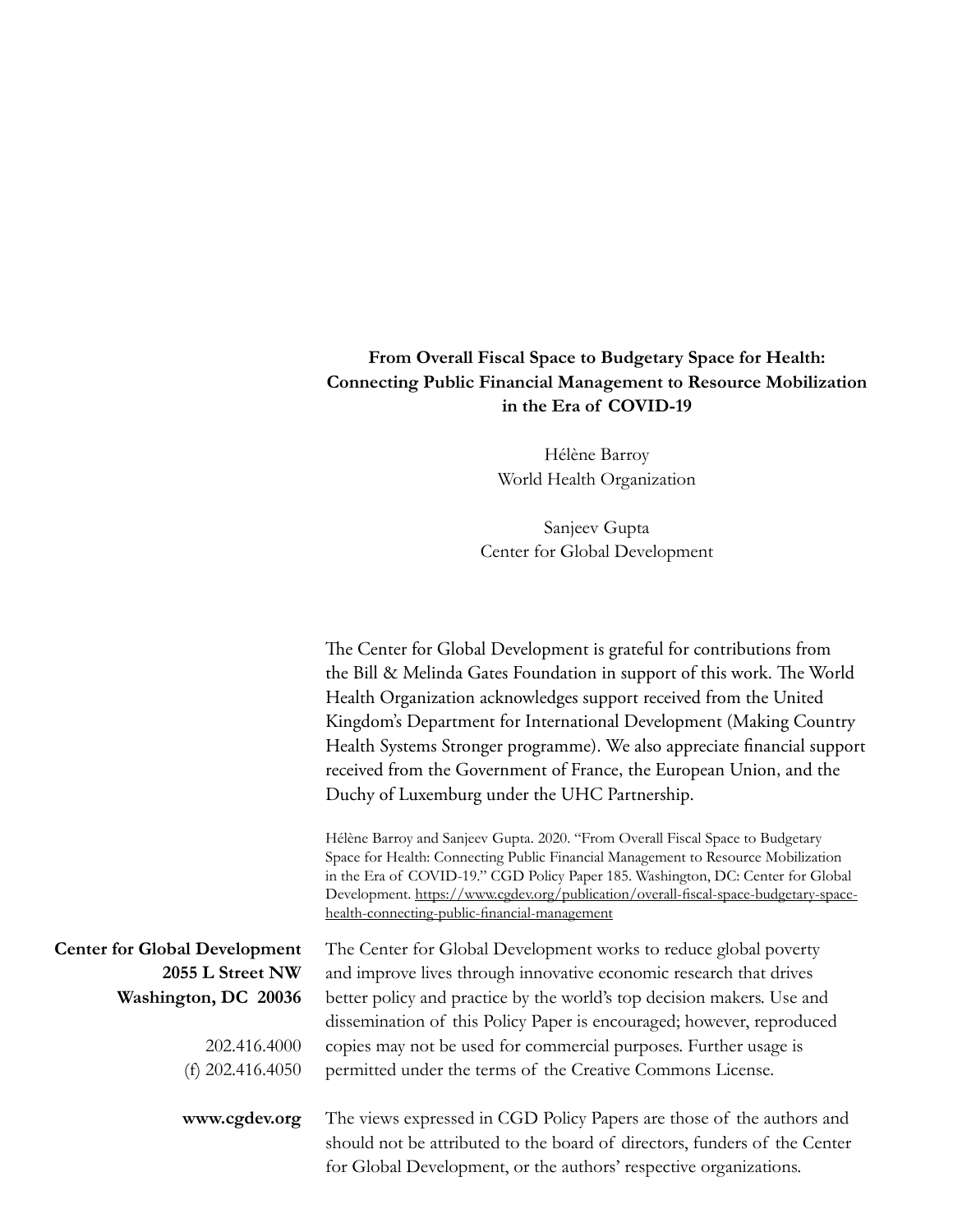# **Contents**

| II. Connecting overall fiscal space and budgetary space for health in a budgetary   |  |
|-------------------------------------------------------------------------------------|--|
|                                                                                     |  |
|                                                                                     |  |
|                                                                                     |  |
| Component 2. Share of the public expenditure envelope dedicated to health7          |  |
|                                                                                     |  |
| III. Driving budgetary space for health: breaking down the role of each             |  |
|                                                                                     |  |
| A simple approach to understanding the drivers of budgetary space for health11      |  |
|                                                                                     |  |
| IV. Incorporating a public financial management dimension to budgetary              |  |
|                                                                                     |  |
|                                                                                     |  |
|                                                                                     |  |
|                                                                                     |  |
|                                                                                     |  |
|                                                                                     |  |
| V. Budgetary space for health in practice: implications for research and policy30   |  |
|                                                                                     |  |
|                                                                                     |  |
|                                                                                     |  |
|                                                                                     |  |
| Annex 1. IMF list of key steps and indicators to assess the overall fiscal space 40 |  |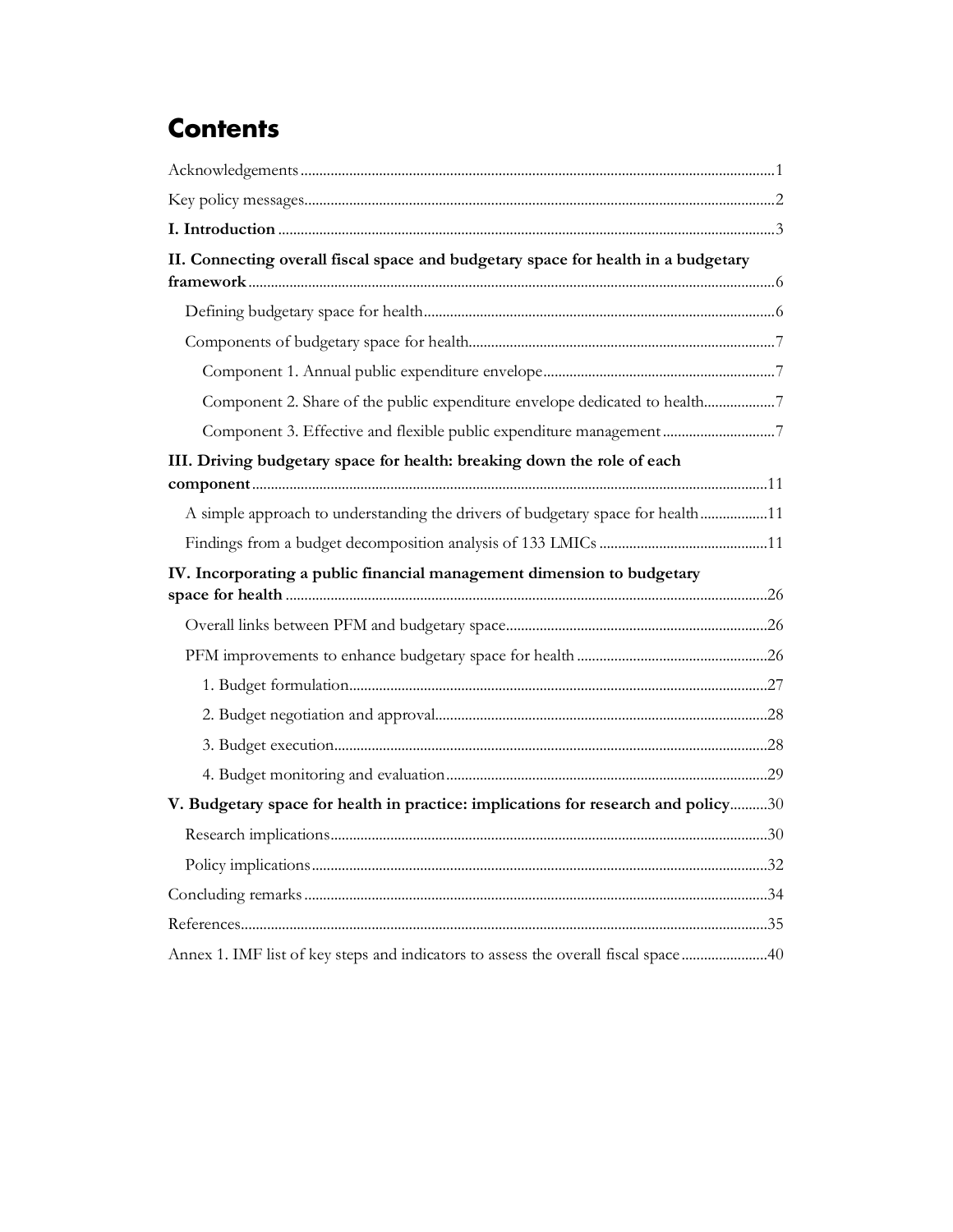# <span id="page-3-0"></span>**Acknowledgements**

This working paper was developed by Hélène Barroy (Health Systems Governance and Financing, WHO Headquarters) and Sanjeev Gupta (Center for Global Development). Research assistance was provided by Sanhita Sapatnekar, Yann Tapsoba, and Zhubin Chen, consultants for WHO.

The authors would like to acknowledge contributions from a range of colleagues, namely: Susan Sparkes (WHO), Jeremy Lauer (University of Strathclyde), Tomas Roubal (WHO Regional Office for the Western Pacific), Elina Dale (WHO), Ajay Tandon (World Bank), Christoph Kurowski (World Bank), Patrick Hoang-Vu Eozenou (World Bank), Richard Allen (independent consultant), Cheryl Cashin (Results for Development), and George Schieber (independent consultant). The paper was peer-reviewed by John Langenbrunner (independent consultant), Kalipso Chalkidou (Center for Global Development-IDSI), and Santiago Levy (Brookings Institution).

An earlier version of this paper was presented and discussed at the 2019 International Health Economics Association World Congress in Basel, Switzerland, the 4th Meeting of the WHO Collaborative Agenda on Fiscal Space, Public Financial Management and Health Financing in 2019 in Montreux, Switzerland, and a seminar at the Center for Global Development (CGD) in Washington, D.C., in December 2019.

The work was developed under the guidance of Joseph Kutzin and Agnès Soucat for WHO, and Amanda Glassman for CGD. Editing was provided by Anna Dirksen.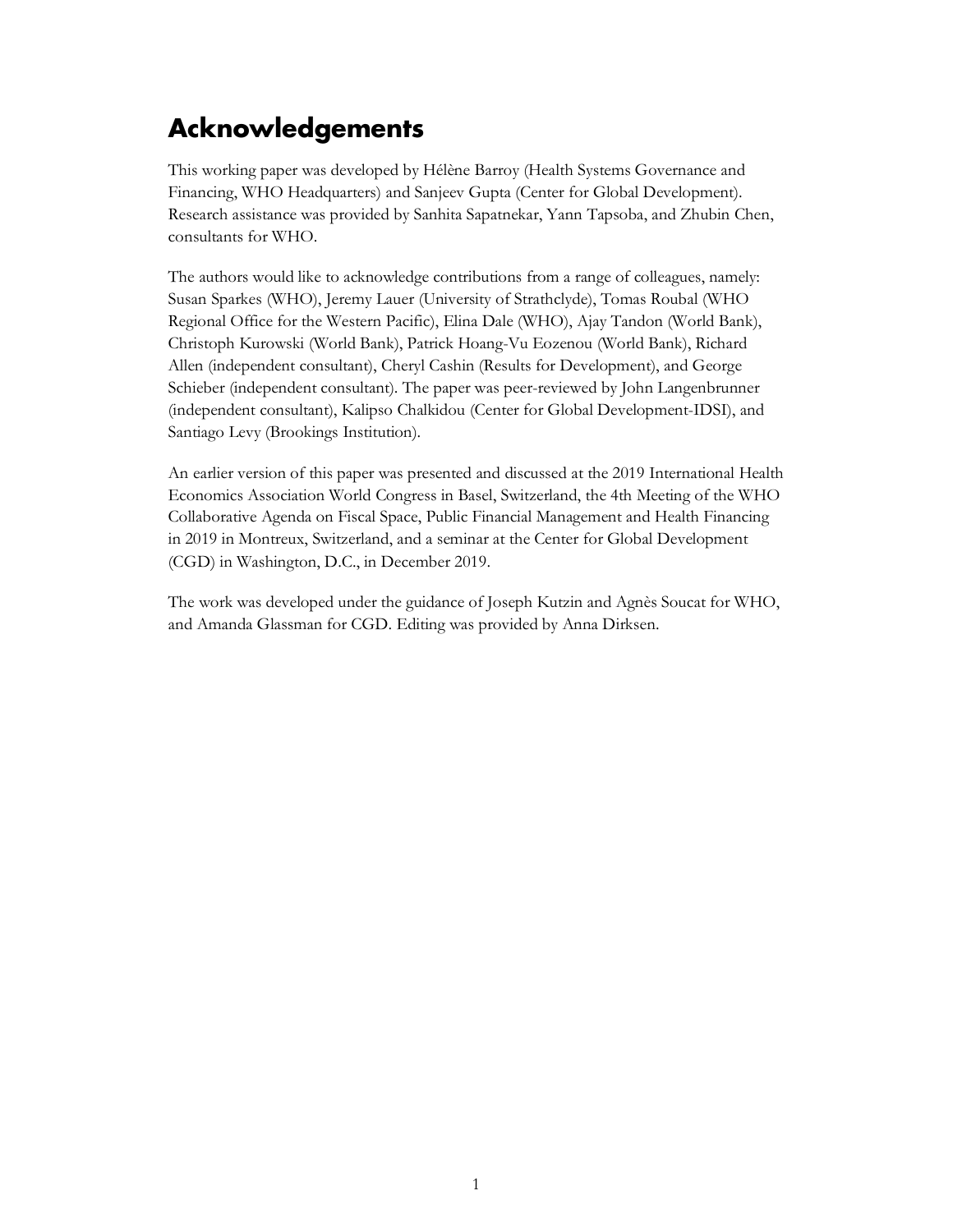# **Key policy messages**

- 1. Ministries of finance play an important role in creating budgetary space for health— fiscal decisions made by finance ministries drive 70% of funding.
- 2. Health ministries play an equally important role—effective engagement in the budgeting process can provide up to 30% of budgetary space for health, on average.
- 3. Health policymakers should expand revenue discussions to include public financial management (PFM), paying special attention to the importance of strengthening budget allocation and execution to expand budgetary space for health.
- 4. Strengthening PFM is arguably one of the most effective approaches to maximize existing budgetary space for health; the approach is especially critical given the revenue constraints expected in the COVID-19 era.
- 5. Four key PFM-related interventions have been shown to enhance budgetary space for health: (i) reducing unnecessary spending by exploring flexible budget structures (ii) influencing budget allocation decisions through a results-based approach to budget negotiation; (iii) reducing unused revenues by working towards full budget execution; and (iv) shaping future allocations through good budget performance.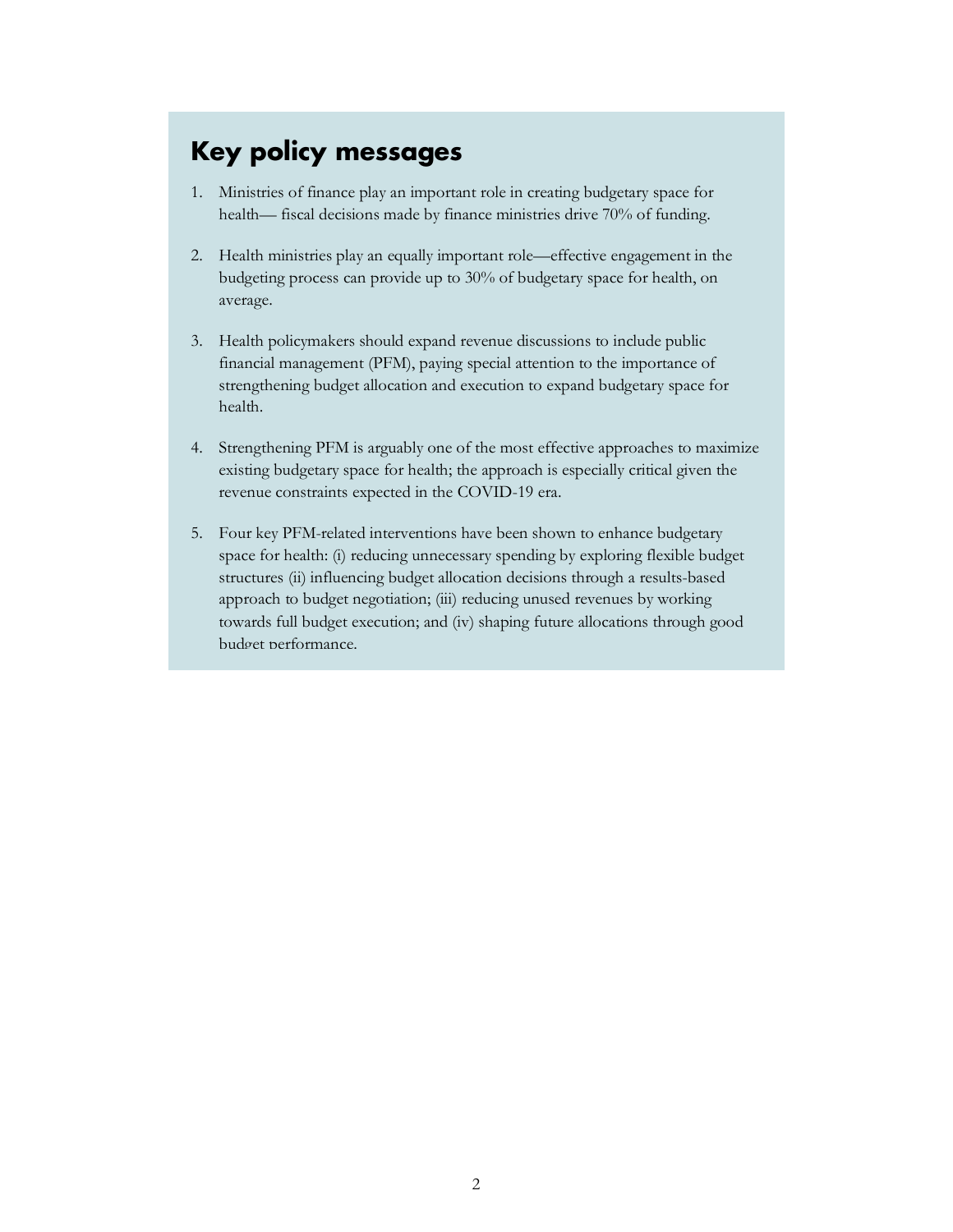# <span id="page-5-0"></span>**I. Introduction**

The United Nations Millennium Declaration and its Millennium Development Goals (MDGs) galvanized efforts by world leaders to meet the needs of those most in need. In the years immediately after the goals were adopted, there was global interest in financing accelerated progress towards the MDGs. During this time, the idea of creating space for priority public spending within a country's fiscal landscape attracted widespread attention. In a paper published in 2005, economist Peter Heller, who worked at the International Monetary Fund, defined fiscal space as "the availability of budgetary room that allows a government to provide resources for a desired purpose without any prejudice to the sustainability of a government's financial position" [1].

A year later, Heller explored the concept of fiscal space specifically for the health sector. In a seminal paper published in *Health, Policy and Planning*, he identified five opportunities to expand fiscal space for health: (i) raising revenue; (ii) reprioritizing expenditure; (iii) borrowing; (iv) using seigniorage<sup>1</sup>; and (v) mobilizing external grants [2]. In 2010, this concept was further refined by the World Bank, which identified five pillars for fiscal space for health expansion in low- and middle-income countries (LMICs): (i) economic growth; (ii) budget prioritization; (iii) earmarking of certain revenues; (iv) improved efficiency of spending in health; and (v) external resources [3].

When comparing Heller's framework to the five World Bank pillars, key differences arise. First, the World Bank framework focuses on economic growth as a macrofiscal driver for a health budget, while Heller's approach targets revenues. Second, the World Bank framework includes earmarked funds, such as social health insurance contributions or public health taxes, while excluding seigniorage as a possible revenue source. Third, the two approaches have a different understanding of budget reprioritization. In Heller's approach, budget reprioritization is intrinsically linked to improved efficiency of spending—where funds are re-prioritized across sectors and policy areas when same outputs can be obtained with fewer resources. By contrast, budget reprioritization in Tandon and Cashin's framework implies increasing the share of the budget allocated to health, irrespective of other considerations. Despite these differences between the two approaches, the overall framing of the concept is broadly similar, and hereinafter we refer to both Heller and Tandon and Cashin's approaches as the "initial framework", in line with the common usage in the empirical literature.

The development of the initial framework marked a significant conceptual advancement in health financing, by situating health reforms within a broader macrofiscal context. This helped to deepen the understanding of macrofiscal realities within the health community. Empirical studies in about 40 countries since the development of the framework have shown that the macrofiscal performance of an economy is often an important consideration behind rising budget allocations for health. There is further evidence to suggest that increasing the share of budget dedicated to health has the potential to significantly expand health sector

<span id="page-5-1"></span><sup>&</sup>lt;sup>1</sup> Seigniorage is the difference between the face value of money and the cost to produce it and may be counted as revenue for a government when the money it creates is worth more than it costs to produce.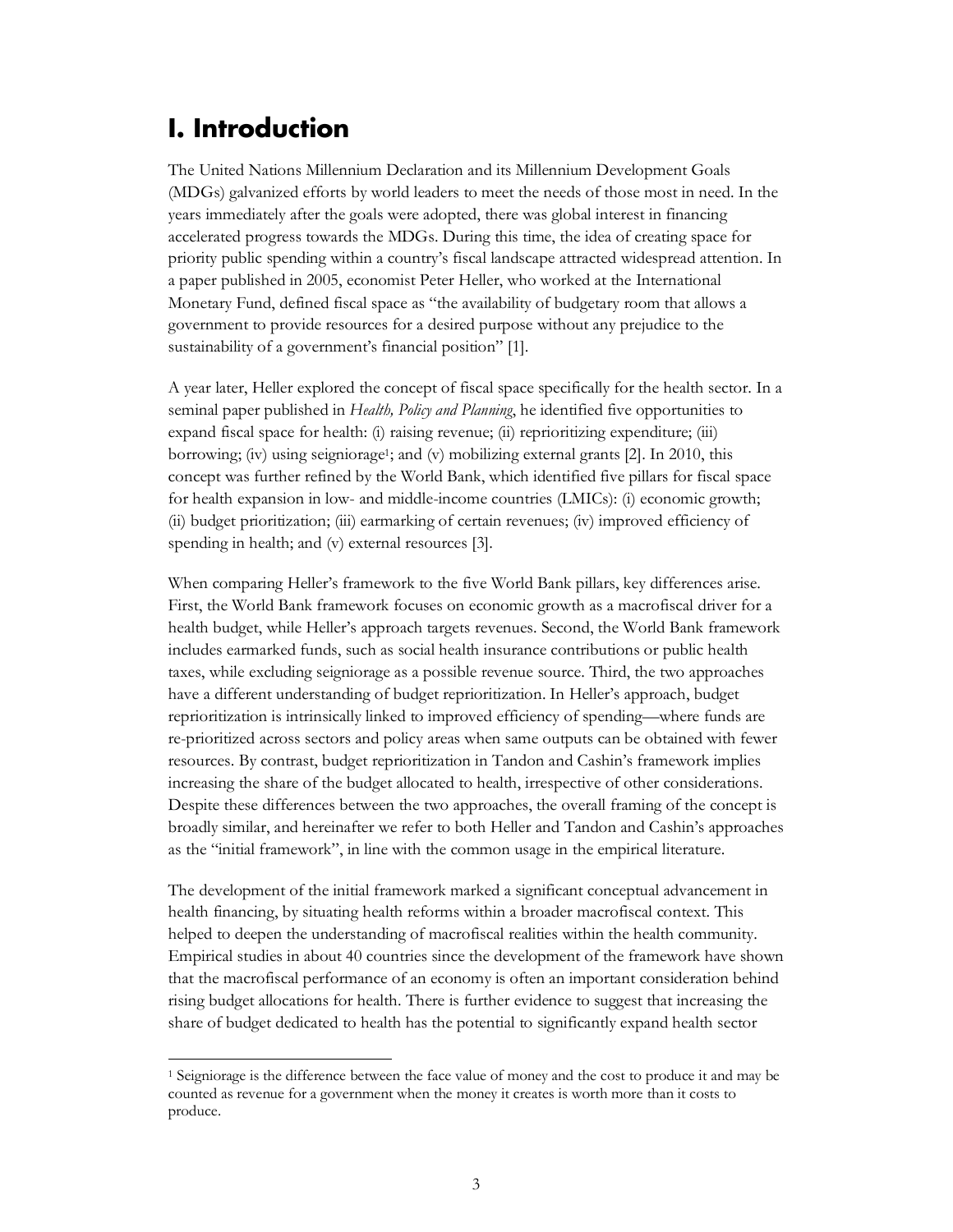resources and that earmarked revenues provide relatively fewer resources overall for the health sector [4, 5]. While studies have identified measures to improve efficiency in health spending, such as reducing ghost workers, negotiating drug prices, and refining provider payment mechanisms, there is limited evidence on whether the resulting cost-savings are redeployed within health sector budgets and they actually translate into more resources for health.[2](#page-6-0)

These same studies have also exposed important gaps in understanding. There has been significant variation in how the concept of "fiscal space for health" was interpreted and assessed in the empirical work. From a methodological perspective, the absence of commonly agreed metrics to estimate "fiscal space for health" resulted in variations and inconsistencies in the analytical approaches used [4, 6]. It also led to the use of subjective assessments in many cases, with limited consideration of political economy and a lack of alignment with current budgeting processes. These factors likely have an impact on the level of influence that assessments have on a country's budgetary decisions. An additional point to note is that there has been a proliferation of global or country studies looking at fiscal space from a specific health angle, whether this be for disease-based purposes such as a fiscal space analysis for  $HIV/ AIDS$  or malaria programmes [7, 8], or for certain inputs, such as human resources for health, or sub-groups in health (e.g. children) [9]. This has led to segmentation of the thinking around fiscal space in the sector, fragmented discourses between finance and health officials, as well as a disproportionate focus on additional resources with little consideration on how better use of existing budget allocations can generate space for health budgets.

Fifteen years after Heller first introduced the concept, there is a growing consensus in the health financing community around the need for a more harmonized and consistent approach to "fiscal space for health" [10]. This is in large part due to major changes in the macrofiscal and health financing landscapes over the past fifteen years. The adoption of the 2030 Development Agenda and its Sustainable Development Goals (SDGs) in 2015 put an increased focus on domestic public resources [11] and how countries could meet the financing requirements for UHC [12–14]. This spurred interest in more systematic ways to align domestic budgets with financing requirements [15], through both revenue generation and public financial management (PFM) [16–18]. Increasingly, "fiscal space for health" is not viewed as solely a question of finding additional revenues. Space for health sector's budget is also seen as potentially deriving from improved financial management policies in the health sector.

In addition, with a massive impact on the macrofiscal landscape [19], the COVID-19 crisis has reinforced the need for health authorities to have a more informed and effective engagement in budgeting processes to secure adequate funding for both COVID-19 purposes and other essential health services [20]. In a context of overall revenue contraction,

<span id="page-6-0"></span><sup>&</sup>lt;sup>2</sup> The efficiency frontier studies show that the scope for enhancing efficiency of public spending on health is immense not only in developing countries but also in advanced economies [24–27]. The difficulty in translating these inefficiencies into additional resources is a reflection of political and institutional constraints facing the health sector.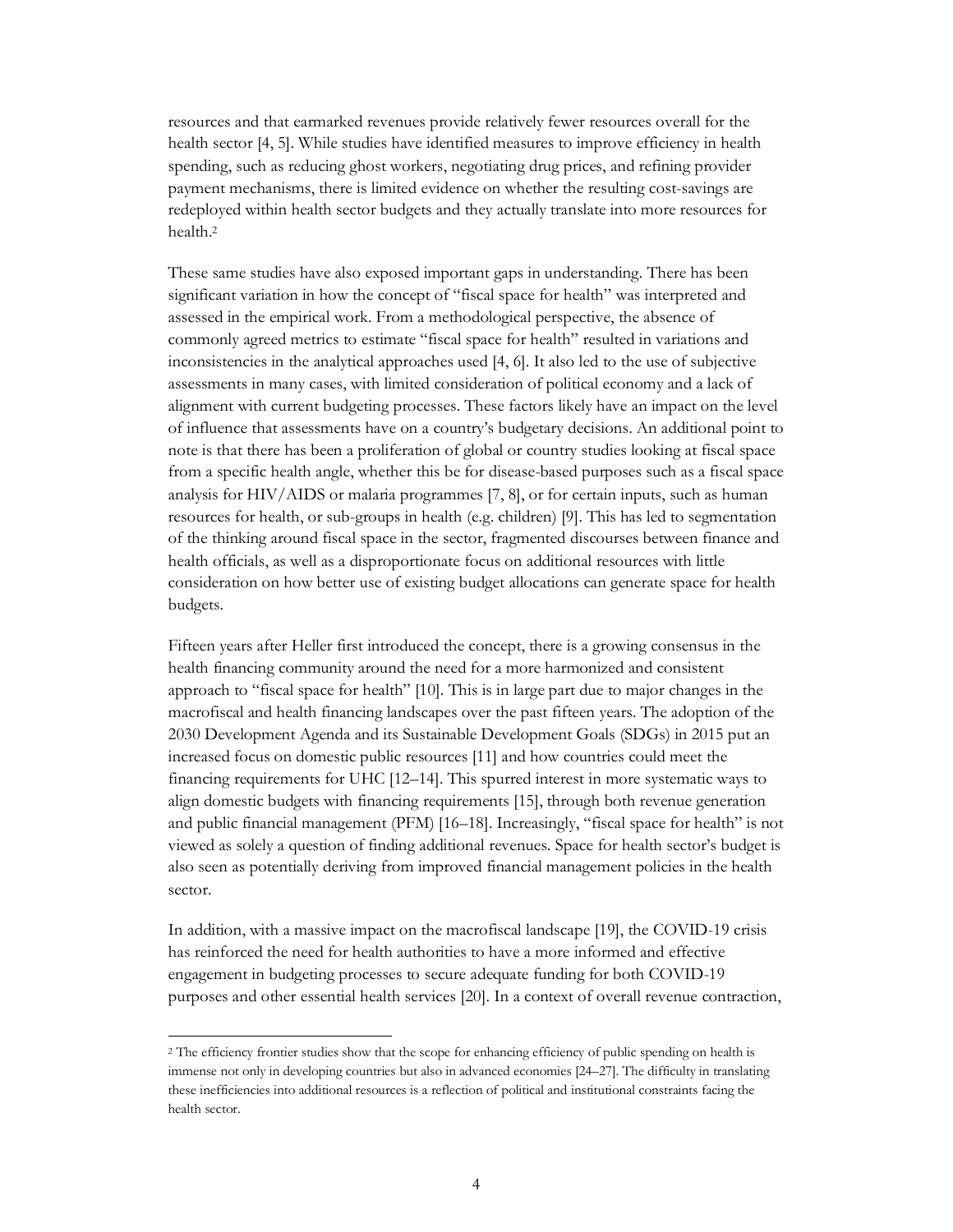more allocations from domestic resources will do little if PFM systems do not enable funds to be allocated to priorities and are fully executed by health service providers [21].

With the advent of the COVID-19 crisis, this paper introduces a new notion of budgetary space for health, that is yet another step forward in the thinking that originated with Heller and Tandon and Cashin's initial framework. Building on the updated definition of overall fiscal space that the IMF recently put forward [22, 23], this paper offers a new perspective that systematically connects revenue and expenditure policies to budgetary space for health expansion. The paper also includes a quantitative assessment approach that can be used to identify the effect that various revenue and expenditure factors may have on improved budgetary space for health. The paper further offers a deep dive into the relationship between PFM and budgetary space for health and identifies ways in which PFM improvements can enhance budgetary space for health. We close by highlighting the implications of this work for future country assessment and budget dialogue between the Ministry of finance and health.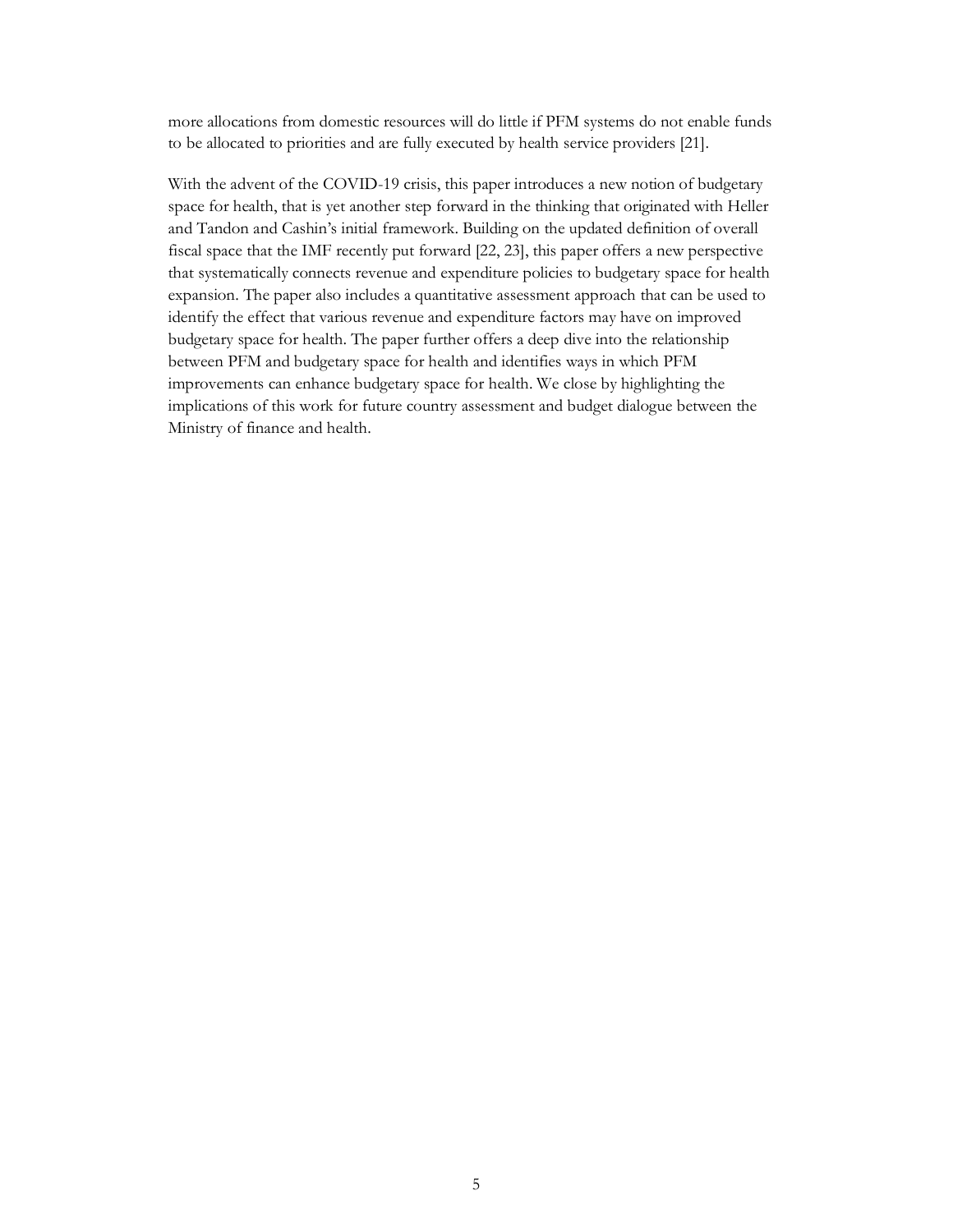# <span id="page-8-0"></span>**II. Connecting overall fiscal space and budgetary space for health in a budgetary framework**

<span id="page-8-1"></span>The following section introduces the notion of budgetary space for health, describes its key components, and shows how each component fits into the budget process.

# **Defining budgetary space for health**

Budgetary space for health can be defined as potential resources to be budgeted and used for health, through the PFM system. Within this definition, budgetary space for health depends on three main components: (i) the overall expenditure envelope; (ii) budget allocation decisions; and (iii) rules and practices for budget use, or PFM.

The concept of budgetary space for health broadens Heller's original definition of fiscal space for health to include both revenue and expenditure, thus including the impact that PFM systems have on resources available within a sector. The definition is the natural outcome of our growing understanding that resources available in the health sector depend not only on the level of funding (i.e. revenues) but also on how funds are allocated, formulated within health budgets, and managed through the PFM system. The added PFM component is particularly relevant in light of a growing evidence that shows how PFM weaknesses can alter the availability of resources within the health sector [28, 29]. Historical budget under-execution in health is estimated to limit budgetary space by 20–40% in sub-Saharan African countries [28].

The proposed shift in terminology from "fiscal space for health" to budgetary space for health builds on the need to reflect both sides of the coin. The budget available for the health sector stems from the overall fiscal space derived on the basis of economy's macrofiscal considerations—on which health a[u](#page-8-2)thorities have a limited control, as well as from budgetary decisions—concerning both allocation for health and its utilization—for which health authorities have a significant role.<sup>3</sup> The term "fiscal space for health" is therefore misleading especially in policy dialogue.

<span id="page-8-2"></span> <sup>3</sup> Budgetary space for health is itself endogenous to the way public resources are raised for the health sector. Where payroll or social contributions constitute a major share of revenue sources, the analysis of budgetary space for health becomes complex as revenues are dependent on the evolution of the formal-informal composition of the labor force. While this may be an important consideration for advanced economies with well-established social contribution-based systems, in most LMICs payroll taxes usually constitute a relatively small share of health budget, and therefore budgetary space for health remains largely dependent on discretionary allocations from national budget. In any case, the issues pertaining to PFM practices and policies remain valid in executing health budgets even in countries wholly dependent on payroll tax contributions.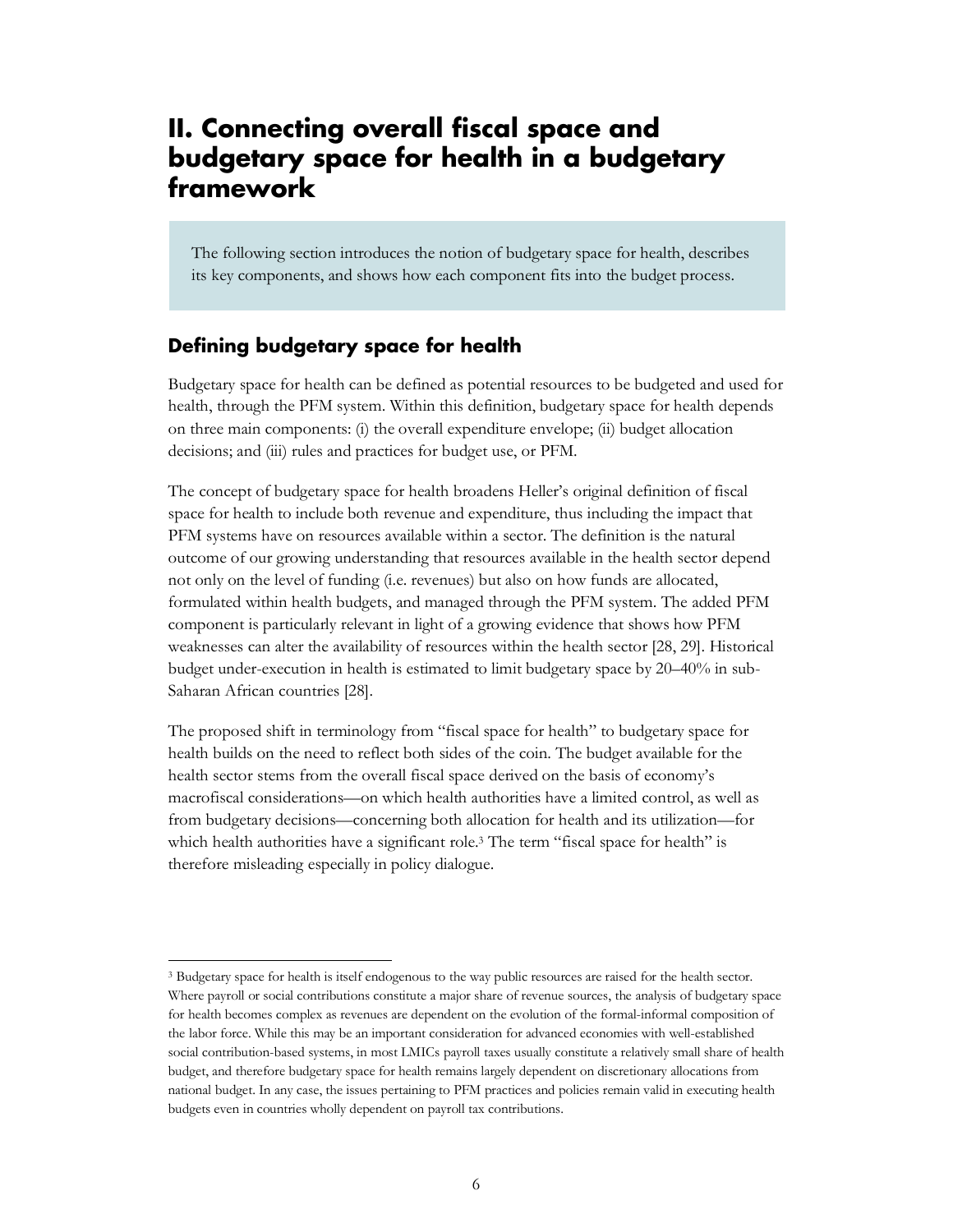# <span id="page-9-0"></span>**Components of budgetary space for health**

Figure 1 unpacks the three components of budgetary space for health, and also shows how each component interrelates with the others and fits into the budget process.

### <span id="page-9-1"></span>**Component 1 Annual public expenditure envelope**

The first component that determines budgetary space for health is the annual public expenditure envelope (Figure 1; Component 1) which, in turn, is determined by the overall fiscal space (Figure 1; grey arrow). Overall fiscal space is, in its own turn, determined by various macrofiscal factors. The IMF recently updated its list of interconnected factors that influence overall fiscal space to include economic growth, revenue, fiscal policies, debt, the size of contingent liabilities, access to capital financing, deficit rules and monetary policies (Box 1) [22, 23]. The positioning of public expenditure as a primary driver of budgetary space for health is a noticeable shift that separates the budgetary space for health approach from the initial framework, in which economic growth played a direct role.[44](#page-9-4) In our approach, economic growth is included as part of the drivers of the overall fiscal space in line with the updated IMF approach.

Because overall fiscal space is dynamic, there can also be a reverse effect in which overall fiscal space is influenced by public expenditure policies (Figure 1; green arrow). For example, an extension in a health benefit package could improve fiscal space through growth effects.

# <span id="page-9-2"></span>**Component 2 Share of the public expenditure envelope dedicated to health**

The second component that determines budgetary space for health is the share of the public expenditure envelope that is allocated to the health sector (Figure 1; Component 2). The size of this share depends upon budget allocation decisions by the legislature and competitive budget negotiations between the finance ministry and sector ministries. While the share of the budget allocated to health may largely be a political decision and the result of unbalanced powers, it may also depend on whether the budget proposal is well-developed, including its formulation, costing and linkages to a results framework, all of which pertain to the quality of PFM processes and the effectiveness of health sector's engagement in budget planning.

### <span id="page-9-3"></span>**Component 3 Effective and flexible public expenditure management**

Once the share of the budget allocated to the health sector is defined, a key factor in determining budgetary space for health is the effectiveness and flexibility of the public expenditure management system (Figure 1; Component 3). This is, essentially, where PFM and the rules and practices of budget use come into play, including how budgeted funds are allocated to priorities and implemented through the health system. If funds are poorly allocated and used ineffectively by health service providers, this may reduce the existing

<span id="page-9-4"></span> <sup>4</sup> In Tandon and Cashin, fiscal space for health is a function of GDP per capita, government expenditure as a share of GDP and the budget's health share [3].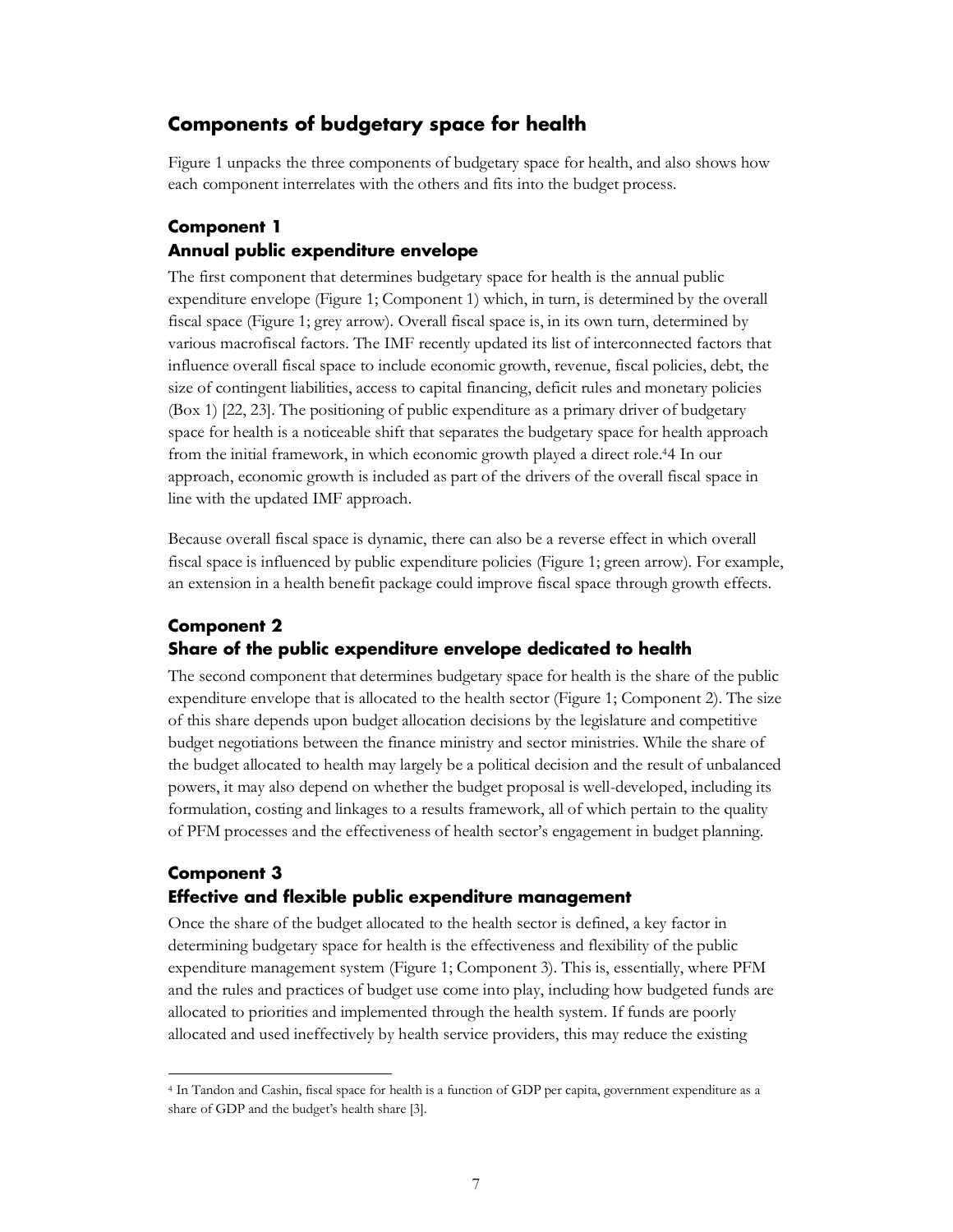budgetary space for the sector. The inclusion of this third component in the budgetary space for health approach is critical to ensuring a comprehensive understanding of budgetary space that accurately reflects the realities of the public finance processes in place. Given the importance of this particular component, we have included a separate section in this paper to discuss it in greater detail (see Section IV).

One additional element of the approach to note is the red arrow in Figure 1 that leads from Step 3 back to Step 2. This arrow represents the influence that PFM may have on future budget allocations for health. If the sector is able to execute its budget fully and/or demonstrates an effective and efficient use of allocated resources, it may be able to successfully campaign for a higher sector allocation in the future.

#### **Figure 1. Consolidating overall fiscal space and budgetary space for health in a budgetary framework**

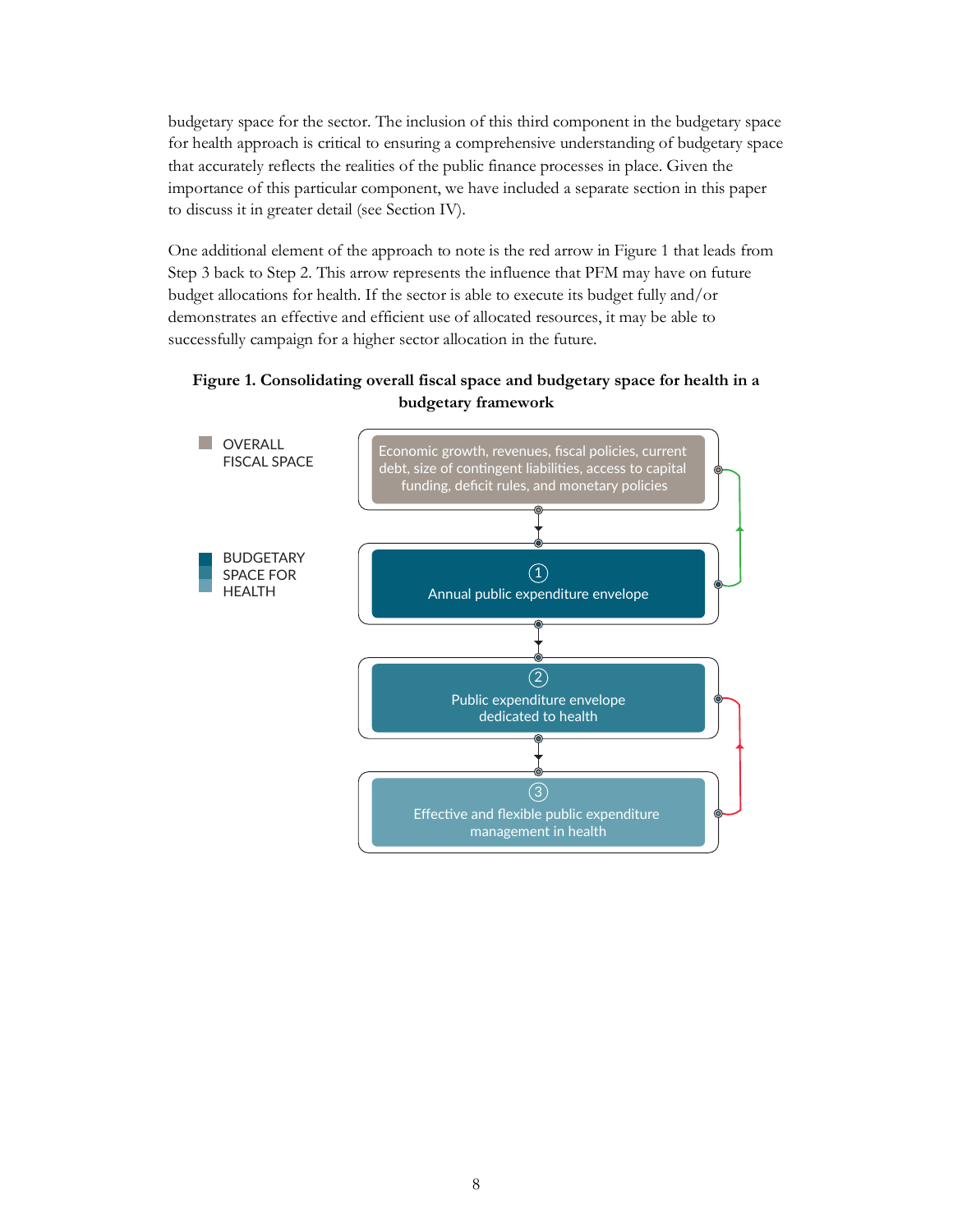# **Box 1. New IMF definition of overall fiscal space and a new assessment approach**

In May 2018, the IMF adopted a uniform definition of fiscal space in an effort to improve the consistency of assessments across countries. The IMF defined fiscal space as "the room for undertaking discretionary fiscal policy relative to existing plans without endangering market access and debt sustainability". While the new definition retains a strong focus on debt sustainability, which is particularly important within a context of rising debt [30], it adds market access as a key determinant of overall fiscal space. This addition reflects the growing importance of market funding for public expenditure, including in LMICs. The new definition also encompasses more criteria for both revenue and the expenditure, thereby reflecting more accurately the complex interconnections between macroeconomic conditions, fiscal policies and capital market access in driving fiscal space [31]. The framework is designed to provide policymakers with more information on the availability of fiscal space over a period of 3 to 4 years.

The new approach includes more than 50 indicators and is laid out as a four-step process (see Annex 1):

Step 1. Identify a baseline scenario looking at macroeconomic conditions, fiscal revenues, existing policies, and the level of contingent liabilities.

Step 2. Conduct an analysis of fiscal space prospects, including plausible stress tests analyzing the fiscal impact of extreme events, such as a large fall in economic output because of a pandemic.

Step 3. Assess the effects of possible expansionary fiscal policies, such as large increases in priority spending, on future fiscal space and the economy.

Step 4. Propose a bottom-line desk assessment and recommendation based on a scaled score, from no space to substantial space.

The new approach acknowledges the dynamic reality of fiscal space, taking into account the economic environment, the impact of current fiscal policies on growth and debt sustainability, and the level of existing contingent liabilities (e.g. pensions, insurance funds) on the projected availability of fiscal space. Contingent liabilities were not captured in the initial framework so the IMF's move to include them in their new approach is an important step forward. The updated approach is also tailored to income groups (e.g. low-income countries [LICs], advanced countries) and to the structure of the economy (e.g. whether it is dependent on natural resources or not) [32]. It takes into consideration the macroeconomic uncertainty in LICs that can arise from macroeconomic volatility, fiscal risks, a reliance on natural resources, or fluctuating commodity prices.

(continued)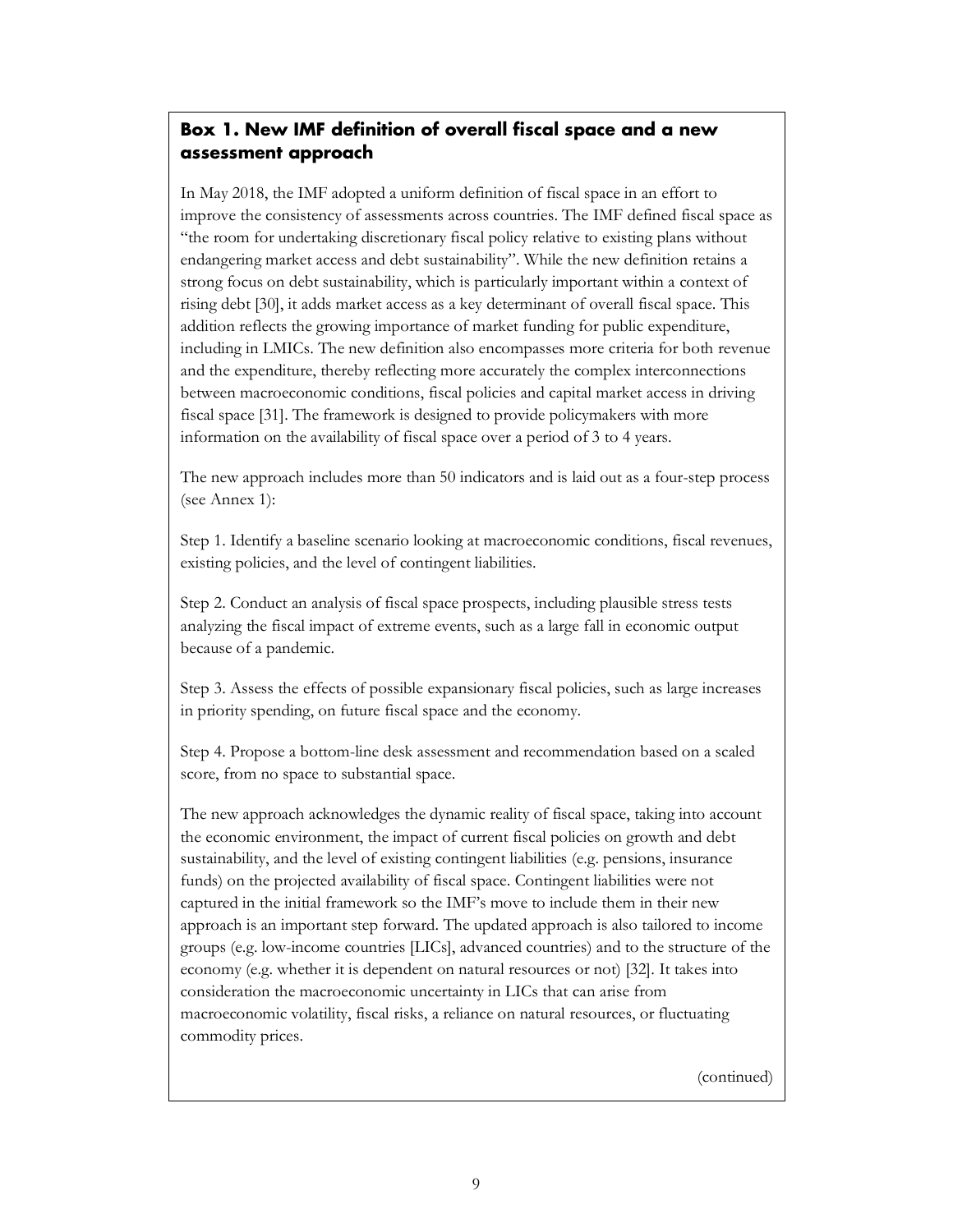### **Box 1. Continued**

The new IMF approach was first used in 2017 –2018 in the Article IV consultations of 34 advanced and emerging economies, including three in Africa (i.e. Angola, Nigeria and South Africa) [23]. It was used again in 2019–2020 to assess another 31 countries. The first round of assessments showed that there was at least some fiscal space in most countries—reflecting "low financing needs, extended debt maturities, a greater share of local currency borrowing, and favourable interest rate-growth differentials"—and that advanced economies generally had more space than emerging markets. Fiscal space was limited in countries where risks to financing were prohibitive or critically based on sovereign spreads (e.g. Argentina, Egypt, Nigeria) or the debt profile (e.g. Brazil, Pakistan). Where risks to financing as well as debt were low or, at most, moderately high (e.g. Indonesia, Morocco, Philippines, Thailand), there was some space. Where there was the feasibility of expansionary fiscal policies and low risks to financing (e.g. Kazakhstan), there was substantial space.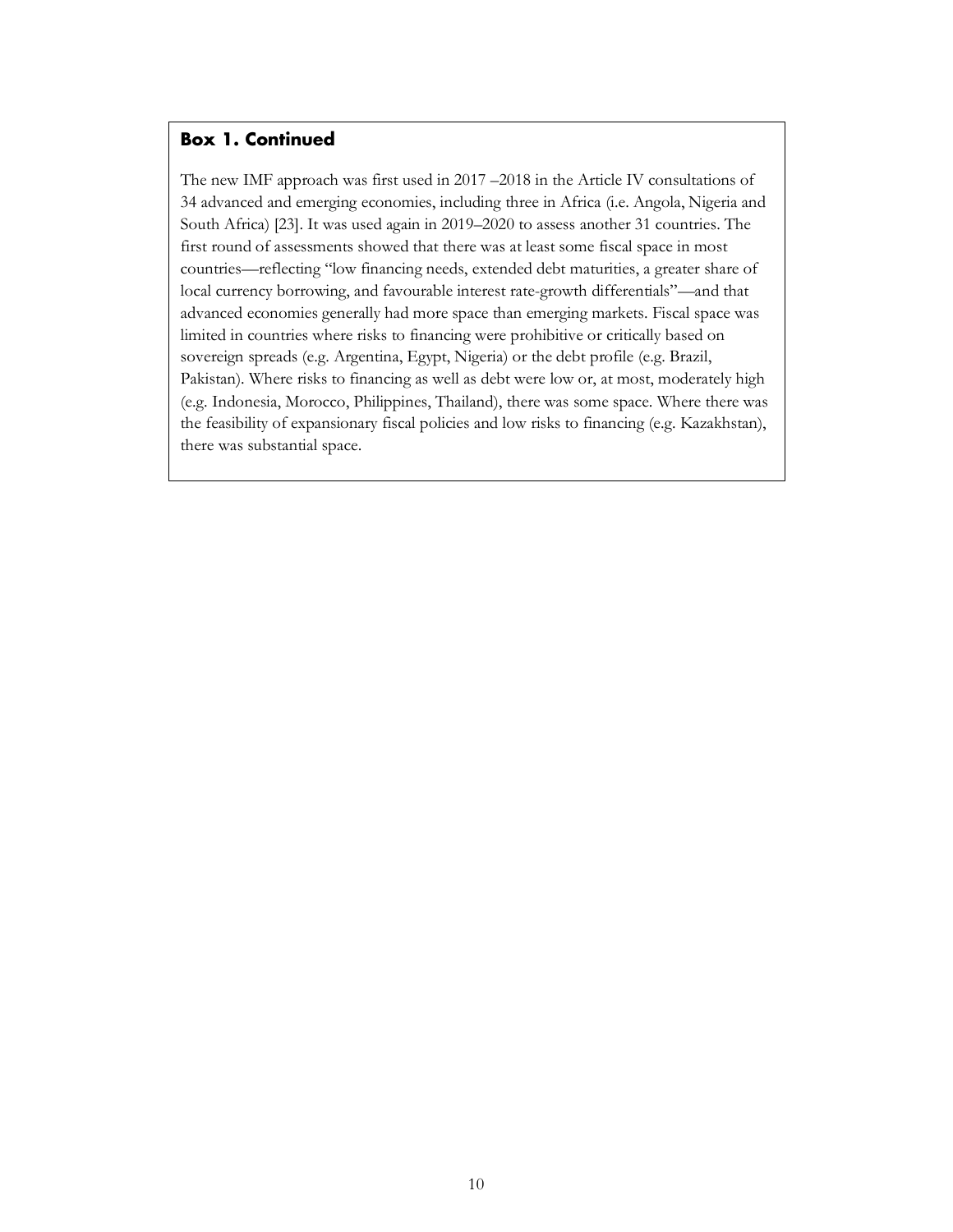# <span id="page-13-0"></span>**III. Driving budgetary space for health: breaking down the role of each component**

The following section translates the concept of budgetary space for health into practice. It introduces a quantitative budget decomposition approach that provides insight into the extent to which each component of budgetary space for health drives expansion.

### <span id="page-13-1"></span>**A simple approach to understanding the drivers of budgetary space for health**

Each of the three components of budgetary space for health described earlier—the overall expenditure envelope, budget allocation decisions, and PFM—drives expansion to a different extent. Well-informed policy actions require an in-depth understanding of which factors are most effective at expanding budgetary space. Building on the budgetary space for health approach described in Section I, we developed a simple analytical model that can help shape that understanding. Box 2 describes this model in detail and shows how it can be used to identify changes in a country's overall public expenditure as well as in the share of budget allocated to health to determine budgetary space for health. The impact that PFM systems may have on budgetary space for health is not accounted for here, as it requires a qualitative approach which is described in more detail in Section IV.

# <span id="page-13-2"></span>**Findings from a budget decomposition analysis of 133 LMICs**

The budget decomposition approach described in Box 2 was applied to LMICs to identify the role public expenditure and budget allocation played in shaping budgetary space for health between 2000–2017. The analysis found, perhaps unsurprisingly, that the overall level of public expenditure is the main driver of expanded budgetary space for health. About 70% of budgetary space for health is generated by a change in the overall level of public expenditure. About 30% is attributable to a change in the share of the budget allocated to health.[5](#page-13-3) Consistent patterns emerge when analysed by country income and WHO region, where the impact of the average change in share of budget allocated to health on the expansion of budgetary space for health ranges from 38% in LICs, to 29% in lower-middleincome countries and 31% in upper-middle-income countries (Table 1, Figure 2).

The findings from the analysis of 133 LMICs also reveal large variations across countries in terms of how significantly the change in budget share affected budgetary space for health

<span id="page-13-3"></span> <sup>5</sup> Similar conclusions were obtained in another recent analysis conducted by the World Bank. While the included variables differed from this study, Tandon et al [33] found that in LMICs changes in economic growth and public expenditure estimated as a share of GDP contributed to a cumulative 83% of the change in public spending on health between 2000–2015, while the share of budget dedicated to health contributed to 17% (calculations by the authors).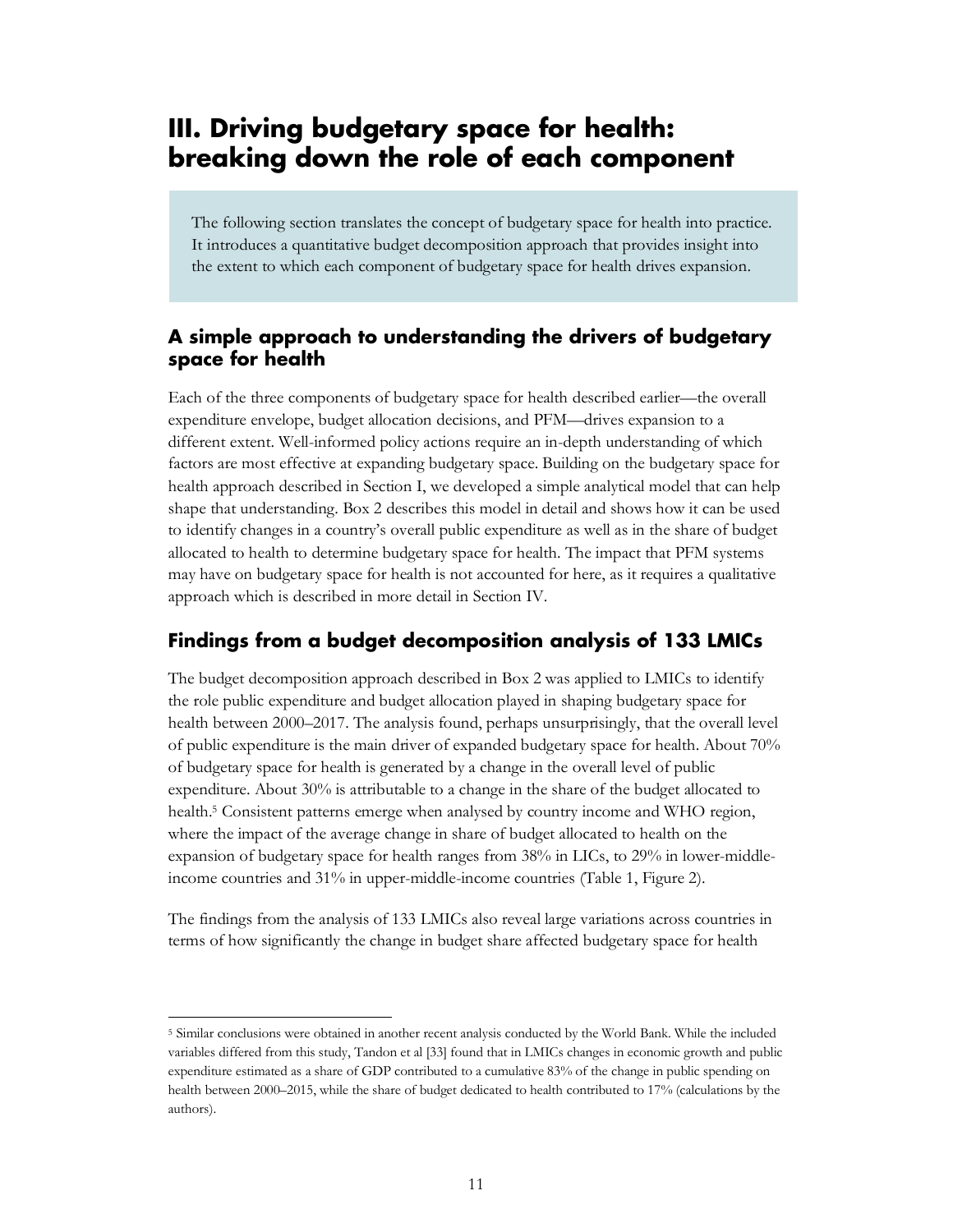expansion. In 20[6](#page-14-0) of the 133 LMICs, the change in the share of budget allocated to health contributed to more than half of the expansion in budgetary space for health on average over the period. However, for the majority of countries, this percentage was below 30% the sample average (Figure 3). In the LICs sample, increases in budget share generated a per capita expansion of budgetary space for health generally below US\$10 annually (Figure 4).

#### **Box 2. Budget decomposition approach**

In the budget decomposition approach, a change in budgetary space for health is the function of a change in the share of the budget dedicated to health and a change in overall public expenditure. Budgetary space for health is estimated as per capita public expenditure on health from domestic sources [34],<sup>a</sup> while the share of the budget dedicated to health is equal to the health share of public expenditure from domestic sources [34] and the overall public expenditure corresponds to per capita public expenditure [35], excluding debt service [35]. Overall public expenditure is further divided into three factors: government revenues (estimated as per capita government revenues excluding grants) [35], net borrowing (estimated by per capita net borrowing) [35], and other sources of financing (resulting from the difference between per capita overall public expenditure and the other variables).

The calculations consist of three main steps:

Step 1—Growth rates. Log growth rates of per capita public expenditure on health (P), public expenditure's health share (H) and overall public expenditure (E) were calculated through the difference between two years (t and t-1) throughout the period, and then averaged for each country for 2000–2017. Standard growth rates for government revenue (R), net borrowing (B) and other sources of financing (O) were estimated for each country and each year, and then averaged for 2000–2017.

Step 2—Contributions to budgetary space for health. The average contributions of (H) and (E) to (P) for 2000–2017 was estimated through the quotient of the average log growth rate of  $(H)$  and  $(E)$  to the one of  $(P)$  per country.<sup>b</sup> The average contribution of (R), (B) and (O) to (P) consisted of first estimating their average contribution to (E), and then by multiplying its average contribution to (E) by the average contribution of (E) to (P) for 2000–2017.

Step 3— Estimations by income level and WHO region. For each variable, the contribution was first estimated by country and then averaged by income group and WHO region for 2000–2017.

a. Converted into international dollars using purchasing power parity (PPP) exchange rates.

b. When the log growth rate is negative, then its absolute value is used to calculate the contribution to budgetary space for health.

<span id="page-14-0"></span> <sup>6</sup> The 20 countries are: Angola, Burundi, Central African Republic, Chad, Comoros, Gabon, Guinea Bissau, Haiti, Iraq, Lebanon, Madagascar, Malaysia, Maldives, Mauritania, Micronesia, Nigeria, Timor Leste, Tuvalu, Venezuela, and Yemen.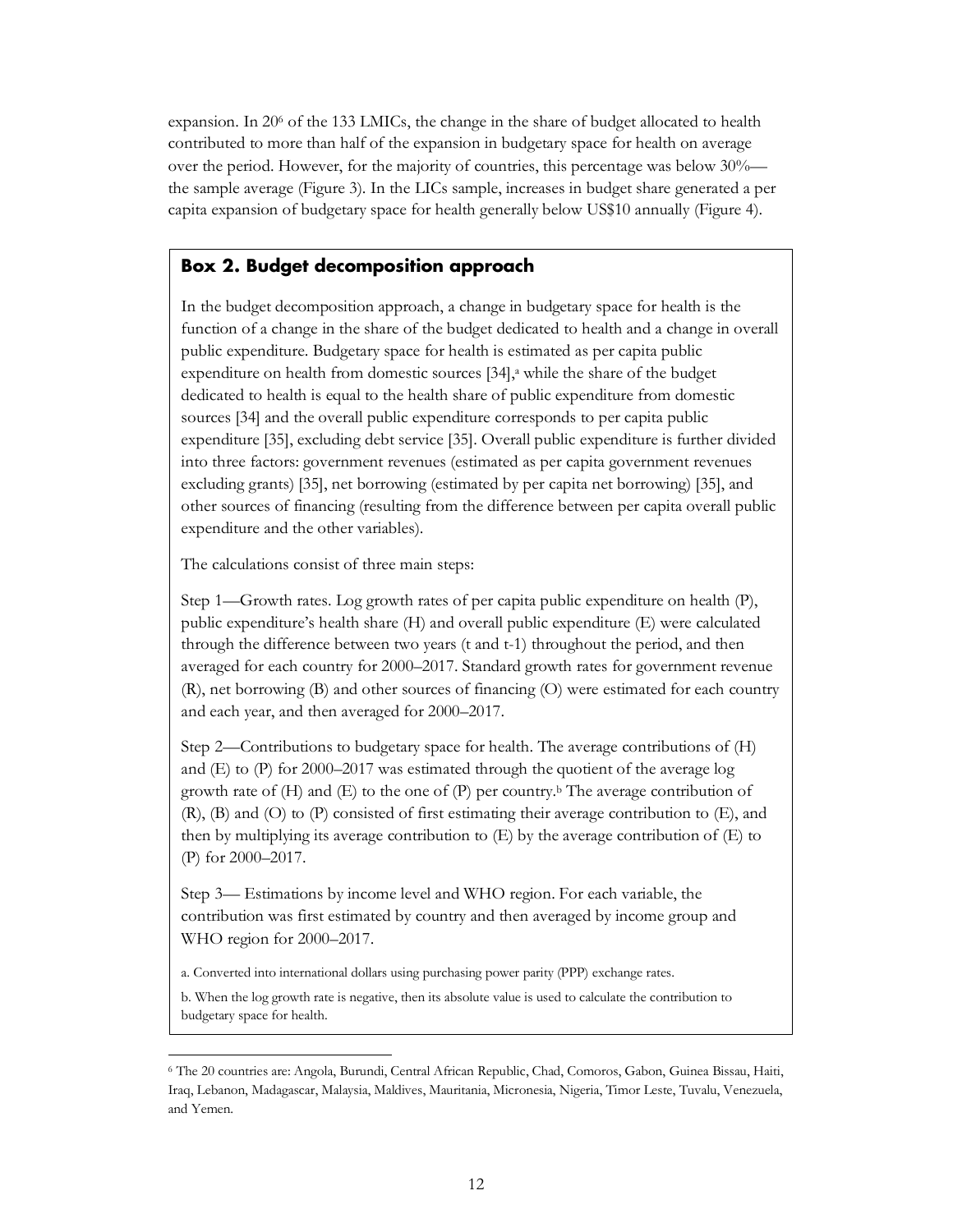|                              | <b>Average 2000-2017</b> |               |           | Logarithmic growth rate<br>$(\%)$ |                 |                 | Contribution of budgetary space for health components<br>$(\%)$ |                               |                                              |                                                  |                                                         |
|------------------------------|--------------------------|---------------|-----------|-----------------------------------|-----------------|-----------------|-----------------------------------------------------------------|-------------------------------|----------------------------------------------|--------------------------------------------------|---------------------------------------------------------|
| <b>Subsamples</b>            | $\bar{P}$                | $\bar{H}$ (%) | $\bar{E}$ | $\widehat{P}_t$                   | $\widehat{H}_t$ | $\widehat{E}_t$ | $\widehat{H}_t/\widehat{P}_t$                                   | $\widehat{E}_t/\widehat{P}_t$ | $(\widehat{E}_t, \breve{R}_t)/\widehat{P}_t$ | $(\widehat{E}_t, \widecheck{B}_t)/\widehat{P}_t$ | $(\widehat{E}_{i},\,\widecheck{O}_{i})/\widehat{P}_{i}$ |
| <b>LMICs</b>                 | 200.98                   | 8.50          | 2,170.08  | 5.40                              | 0.19            | 5.21            | 32.22                                                           | 67.78                         | 27.26                                        | 21.60                                            | 18.75                                                   |
| Low-income                   | 20.85                    | 6.42          | 353.15    | 4.28                              | $-1.06$         | 5.34            | 38.34                                                           | 61.66                         | 20.45                                        | 21.56                                            | 19.34                                                   |
| Lower-middle income          | 99.56                    | 7.59          | 1,299.68  | 5.98                              | 0.46            | 5.53            | 29.74                                                           | 70.26                         | 27.41                                        | 21.44                                            | 21.70                                                   |
| Upper-middle income          | 380.45                   | 10.36         | 3,858.56  | 5.56                              | 0.67            | 4.87            | 30.84                                                           | 69.16                         | 31.05                                        | 21.76                                            | 15.90                                                   |
| Eastern Mediterranean Region | 198.75                   | 7.64          | 2,522.17  | 4.19                              | 0.30            | 3.86            | 38.91                                                           | 61.09                         | 20.53                                        | 21.92                                            | 17.86                                                   |
| European Region              | 324.13                   | 9.35          | 3,310.97  | 8.26                              | 0.83            | 7.43            | 19.99                                                           | 80.01                         | 40.01                                        | 18.78                                            | 21.18                                                   |
| African Region               | 81.80                    | 6.98          | 1,139.40  | 4.68                              | $-0.03$         | 4.72            | 38.92                                                           | 61.08                         | 20.84                                        | 23.47                                            | 16.77                                                   |
| South-East Asia Region       | 137.58                   | 6.71          | 1,551.83  | 8.55                              | 2.22            | 6.33            | 28.58                                                           | 71.42                         | 29.19                                        | 20.43                                            | 21.81                                                   |
| Region of the Americas       | 320.67                   | 11.51         | 2,802.51  | 4.59                              | 0.40            | 4.19            | 26.42                                                           | 73.58                         | 33.52                                        | 25.21                                            | 15.47                                                   |
| Western Pacific Region       | 238.14                   | 8.92          | 2,699.60  | 4.54                              | $-1.25$         | 5.79            | 32.90                                                           | 67.10                         | 26.66                                        | 15.74                                            | 24.20                                                   |

**Table 1. Summary of findings: drivers of budgetary space for health by income level and WHO region (2000–2017)**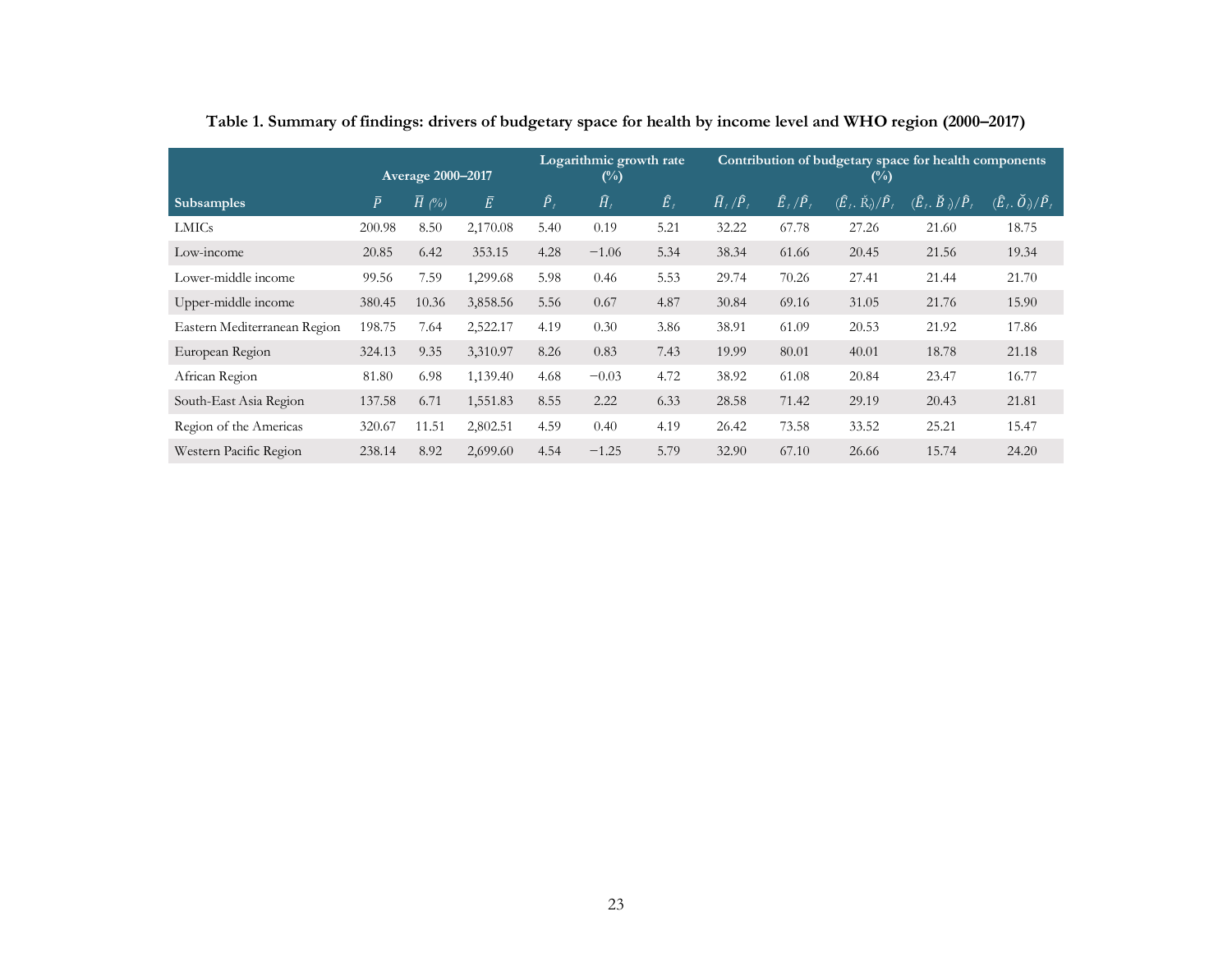### **Figure 2. Drivers of budgetary space for health by income group, 2000–2017 average share (%)**

This figure shows the relative contribution of budget share for health (gray) and of overall public expenditure (blue) to the change in budgetary space for health in 133 LMICs between 2000–2017 in percentage terms. The contribution of overall public expenditure is further broken down into three driving factors: government revenues, net borrowing and other financing sources.

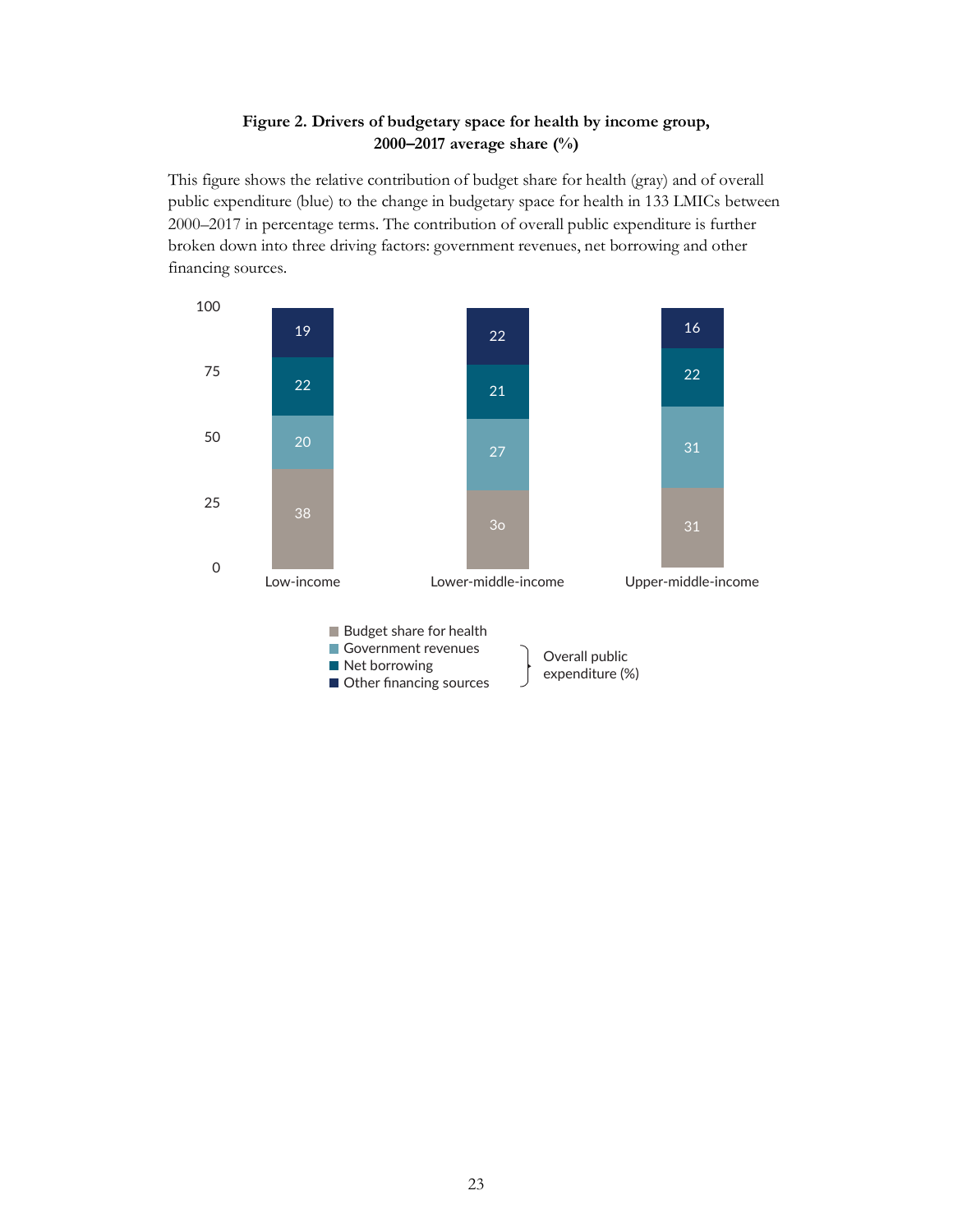#### **Figure 3. Average contribution of change in budget share for health to budgetary space for health by country, 2000– 2017 (%)**

This figure shows the average contribution of budget share for health to the change in budgetary space for health in 133 LMICs between 2000–2017 in percentage. The indicative dotted lines mark 30% (sample average) and 50% of contribution.



DRC=Democratic Republic of Congo, UR Tanzania=United Republic of Tanzania, CAR=Central African Republic, Lao PDR=Lao People's Republic, PS Bolivia=Plurinational State of Bolivia, BR Venezuala=Bolivarian Republic of Venezuela.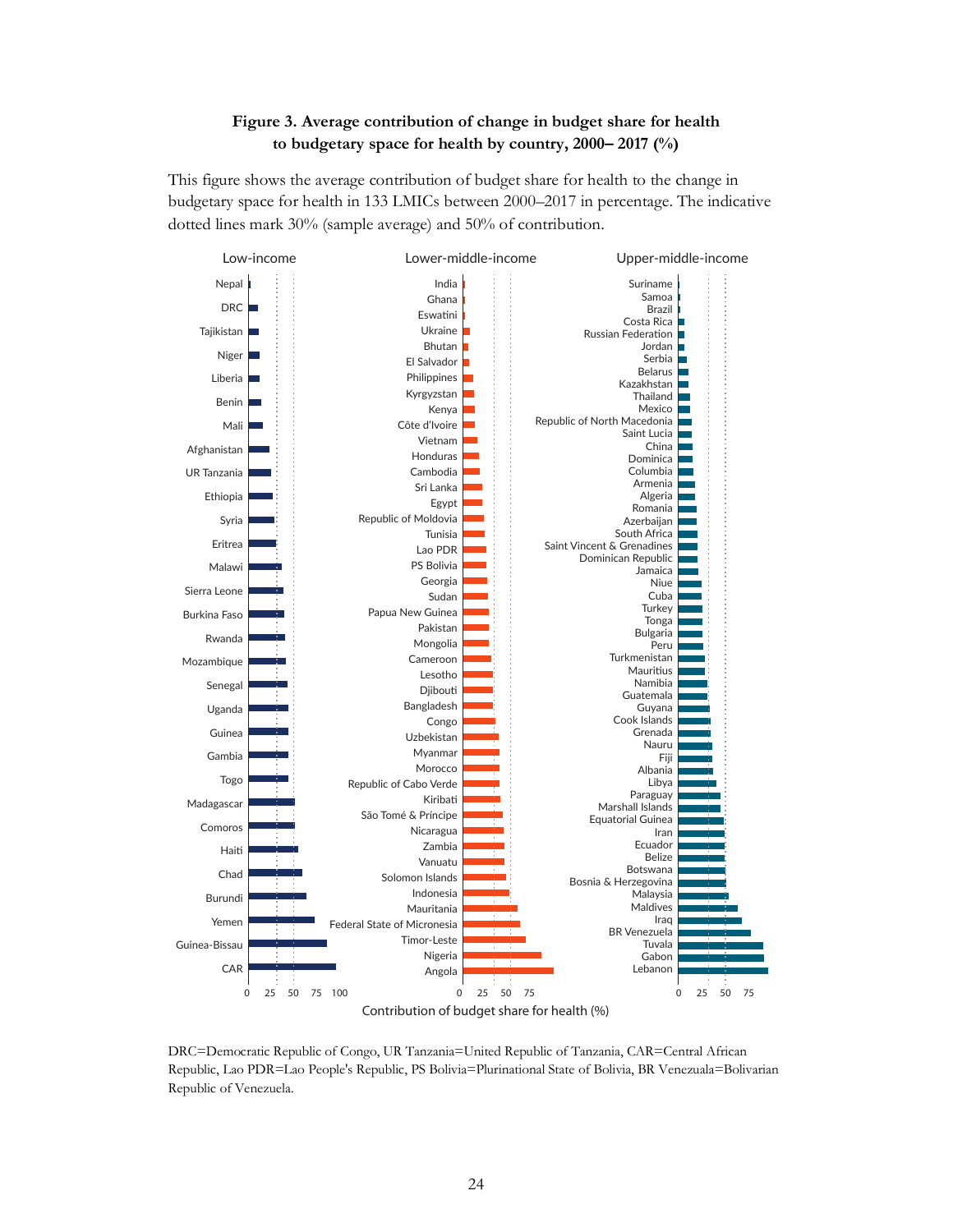### **Figure 4. Annual contribution of the change in budget share for health to budgetary space for health by country, per capita (current US\$)**

This figure shows the minimum (left hand), maximum (right hand) and mean (white line) of the annual contribution of the change in budget share for health to budgetary space for health, in per capita terms (current US\$) for the sample of low-income countries.



DRC=Democratic Republic of Congo.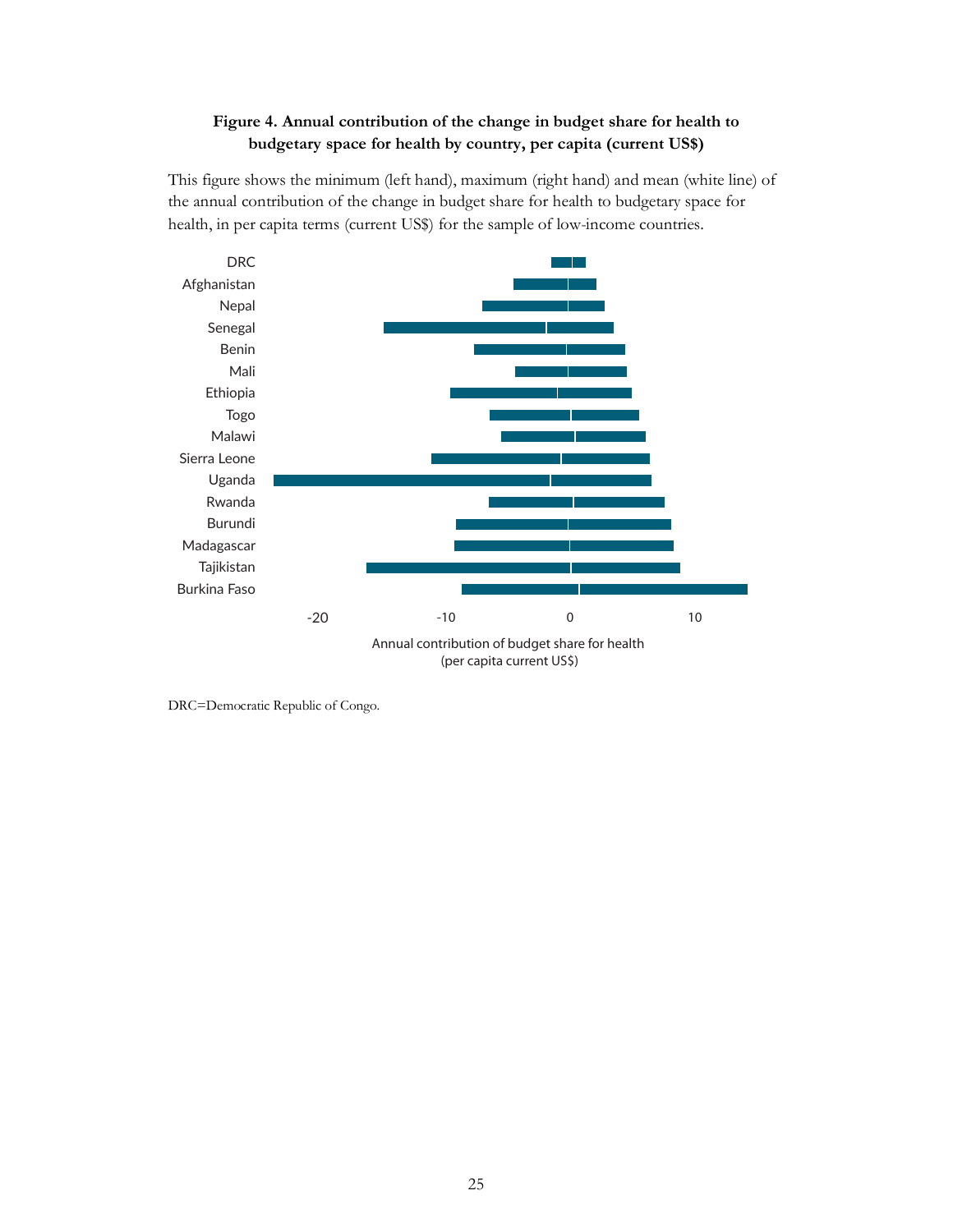# <span id="page-19-0"></span>**IV. Incorporating a public financial management dimension to budgetary space for health**

<span id="page-19-1"></span>The following section explores the third component of budgetary space for health: the rules and practice of budget use, or PFM. The section offers suggestions for PFM improvements at each stage of the budget cycle that have potential for expanding budgetary space for health.

### **Overall links between PFM and budgetary space**

In the past, issues related to PFM were often overlooked in discussions around the availability of resources. This is due in part to the historical approach to fiscal space and PFM, in which both concepts were treated as separate disciplines with separate communities of experts exploring ideas separately [22, 36, 37]. In the past, those focused on fiscal space directed their attention primarily on the importance of additional revenues, whereas public finance experts focused more on expenditure policies a nd reforms. Des[p](#page-19-3)ite the previous reluctance to view fiscal space and PFM under one umbrella, there are evident linkages between the two concepts. Poor PFM is a constraint for fiscal discipline<sup>7</sup> and also a barrier to realizing the full potential of budgetary space in practice.

There is now a growing body of evidence that shows the impact PFM processes have on public spending in general and, more specifically, in the health sector [17, 21, 28, 38, 40, 41]. The most often cited example is the late, incomplete, and misaligned budget releases that significantly limit the actual budget envelope available for the sector in many LMICs [28]. Conversely, PFM rules that are effective (e.g. releasing funds in a predictable and timely manner) and flexible (e.g. allowing funds to be reallocated across budget lines) are likely to increase the possibility of maximizing existing budgetary space for health.

Though there is an increasing amount of evidence around the importance of PFM for public spending on health, there is a limited body of knowledge on how better public expenditure management can potentially enhance the amount of funding available for the sector.

# <span id="page-19-2"></span>**PFM improvements to enhance budgetary space for health**

At each stage of the budget cycle (budget formulation, budget negotiation and approval, budget execution, and budget monitoring and evaluation), there are potential ways in which PFM improvements can enhance budgetary space for health (Figure 5):

<span id="page-19-3"></span> <sup>7</sup> As has been demonstrated through Public Expenditure and Financial Accountability (PEFA) assessments and other similar evaluations [39], lack of budget credibility often leads to unpredictable and misaligned spending that, in turn, can lead to issues around financial sustainability and debt.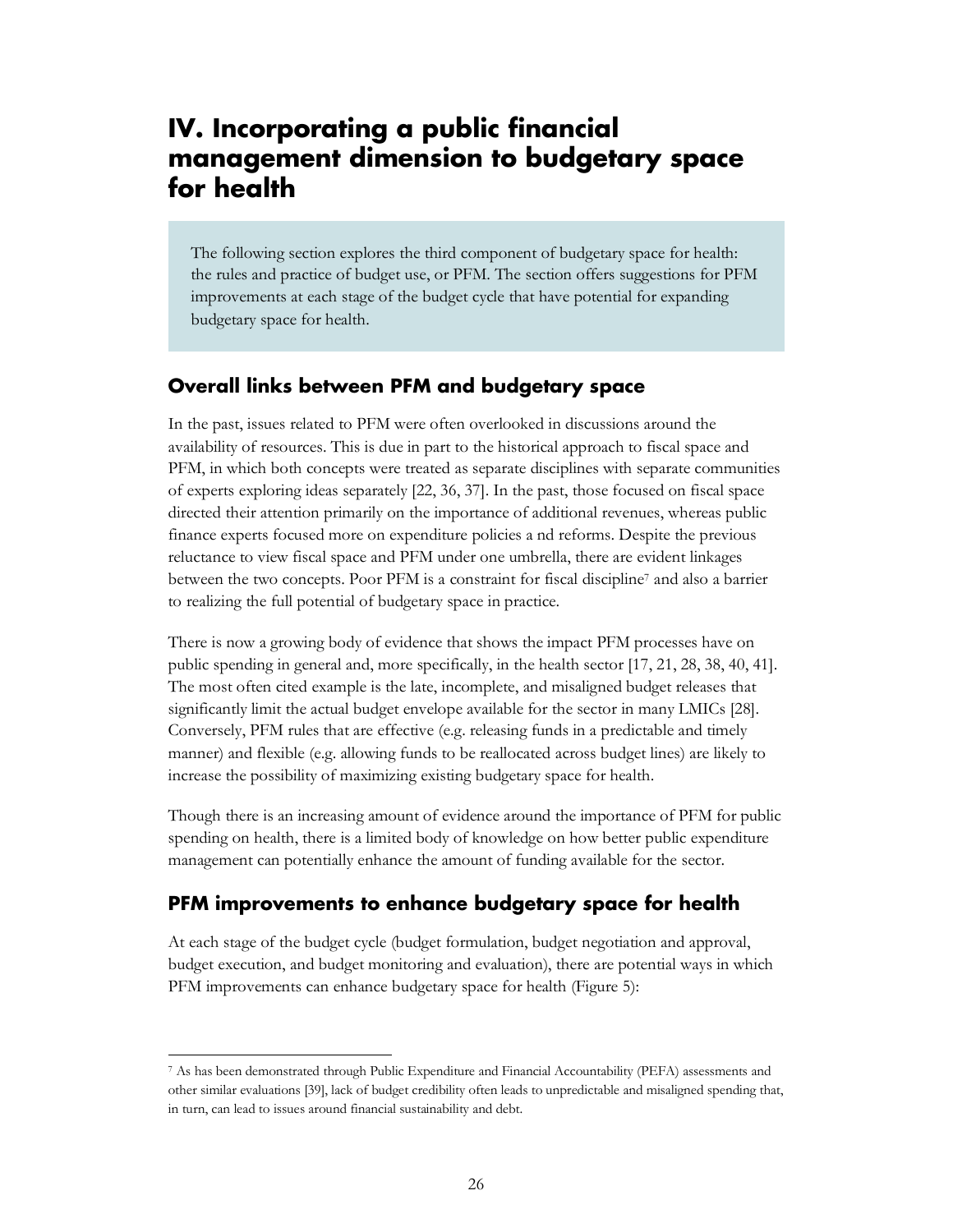#### <span id="page-20-0"></span>**1. Budget formulation**

During Stage 1 of the budget cycle, budget formulation, PFM improvements can free up more resources and make budgetary space for health more flexible or elastic. The rigid budget structures and appropriation mechanisms of line-item allocations often limit reallocations and can hinder the optimal mix of inputs by health service providers [40, 41]. This situation, which is common among LMICs, often leads to unnecessary spending on specific inputs towards the end of the fiscal year—even though there may no longer be a need to spend the full amount under a specific line item, purchases may still be made solely for budget compliance reasons. This is an unnecessary consumption of budgetary space for health. Improving how budgets are structured can reduce unnecessary expenditures, realign expenditures with priorities and enhance budgetary space for health by making it more elastic. Using more flexible approaches to formulate health budgets, such as programme- or output-oriented approaches [17, 40], is likely to enhance space for priority health spending.



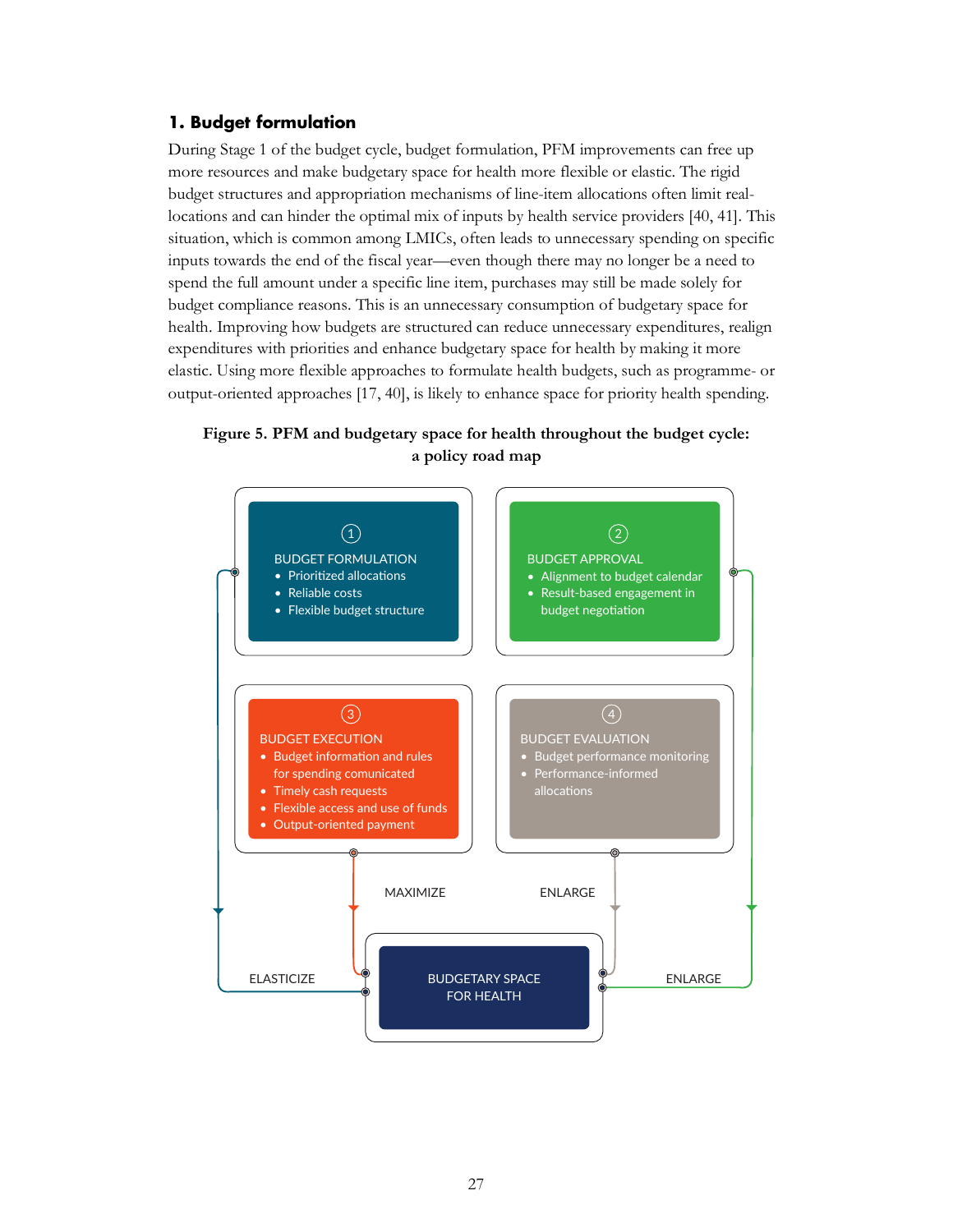#### <span id="page-21-0"></span>**2. Budget negotiation and approval**

PFM interventions during Stage 2 of the budget cycle, the budget negotiation and approval stage, can help enlarge the level of future budgetary space for health. A passive approach to this critical stage of the budget cycle may result in limiting budget allocations for the sector. A more proactive and results-based approach to budget negotiations and approvals is likely to have a direct impact on the level of budget share allocated to health. While politics and power matters,[8](#page-21-2) a budget's share for health will be determined by the technical preparation done in advance of budget negotiations, the robustness of the results framework, and a budget's alignment with the overall budgetary process and calendar [28, 43]. When done effectively, this health sector's engagement during the budget negotiation and approval stage can expand budgetary space for health.

#### <span id="page-21-1"></span>**3. Budget execution**

The execution of health expenditure materializes budgetary space for health. PFM improvements during budget execution, Stage 3 of the budget cycle shown in Figure 5, can *maximize* existing budgetary space for health. For example, strengthening budget execution practices to ensure the predictable and timely release of funds can reduce the level of unused revenues, helping to ensure the full use of existing budgetary space by health service providers. There is empirical evidence in several LMICs to support this idea, showing that improved budget execution can have a sizable impact on maximizing budgetary space for health.[9](#page-21-3) Notwithstanding decreases in revenue mobilization that may impact the level of available resources across sectors, there are several policy actions that pertain to both finance and health that can help improve budget execution upstream (e.g. quality of revenue forecasts, multi-year plans, costs estimates, budget formulation) and downstream (e.g. cash plans, procurement management, control system) in the health sector [28][.10](#page-21-4) When implemented effectively, these interventions can reduce the gap between the adopted or theoretical budgetary space for health and actual budgetary space for health.

<span id="page-21-2"></span> <sup>8</sup> Budget negotiations are strongly influenced by the balance of power among various ministers, and especially between the Ministry of Finance and the Ministry of Health. It is more difficult for an institutionally weak Ministry of Health to gain support for its budget proposals, even when they are well documented and based on strong analysis [42].

<span id="page-21-3"></span><sup>9</sup> For instance, in sub-Saharan African countries it was estimated that, on average, eliminating bottle-necks for the use of mobilized revenues for health would have increased health ministry budgets by about 15% between 2008 and 2016. In extreme cases, it could be as high as 40% of unused revenues [28, 44].

<span id="page-21-4"></span><sup>10</sup> For example, on the finance side, policy should focus on actions such as enhancing quality of revenue forecasts or improving the timeliness of budget releases. On the health side, policy actions should focus on items such as strengthening the quality of budget plans and the timeliness of cash requests, as well as reducing fragmentation in funding streams. Often in health, policy actions for better execution are also linked to providing more flexibility in fund management at the facility level [45].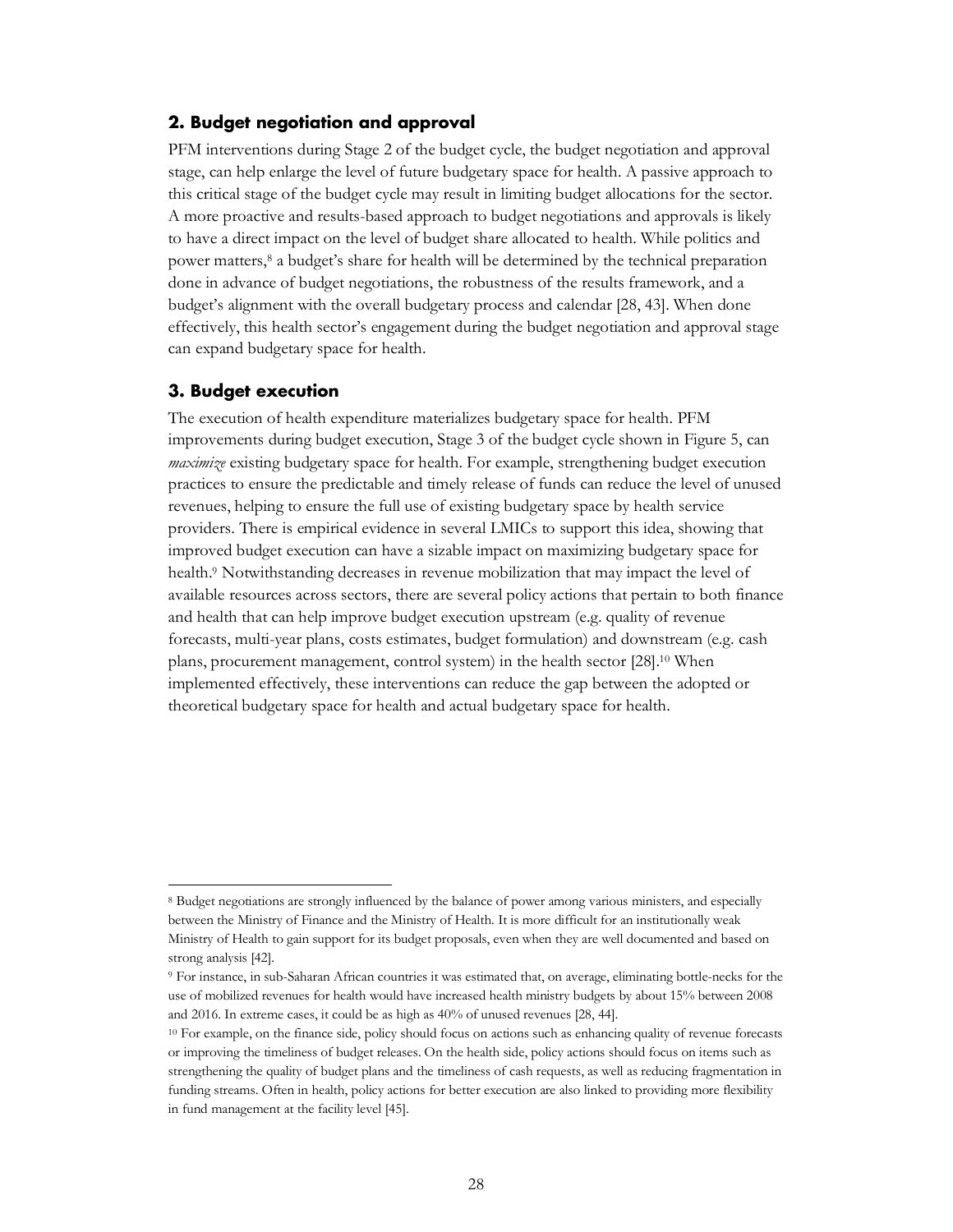#### <span id="page-22-0"></span>**4. Budget monitoring and evaluation**

Effective budget monitoring and evaluation can help *enlarge* budgetary space for health when it is used to inform future budget allocations. The use of budget performance information to secure higher allocations has been proven to work successfully in several contexts. Highincome countries with a long experience of using "spending reviews" have demonstrated that it can focus governments to improve expenditure prioritisation and to find budgetary space for new spending priorities [46]. More broadly, improving the quality and consistency of financial data would create a better foundation upon which to build stronger arguments for an increase in budget allocations [47]. Also, effective internal and external auditing can provide useful guidance for improving PFM and spending efficiency.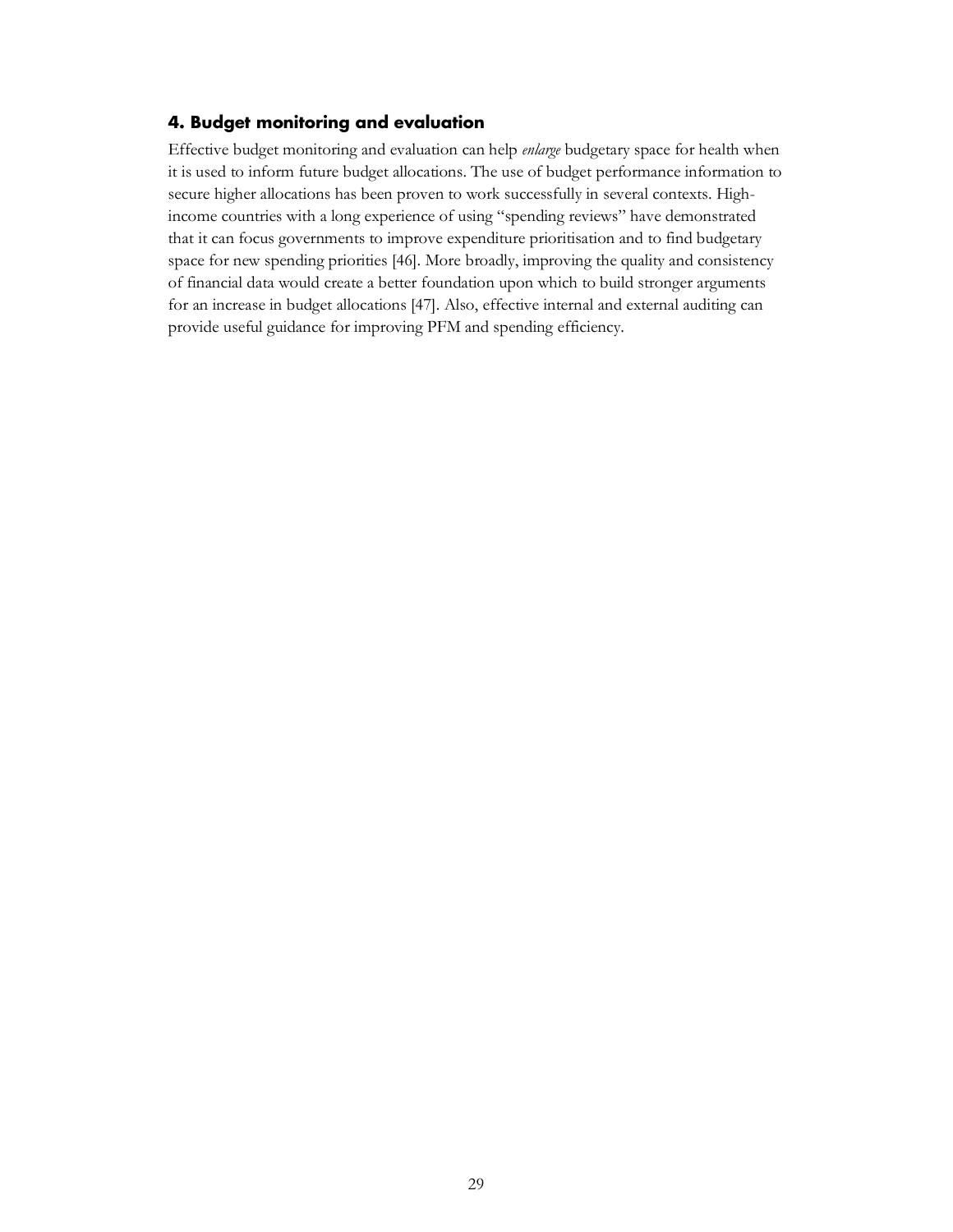# <span id="page-23-0"></span>**V. Budgetary space for health in practice: implications for research and policy**

The following section briefly describes some of the research and policy implications associated with budgetary space for health, including how and when to conduct an analysis of budgetary space and how the concept can be used to shape a more effective budgetary dialogue between the finance and health sectors.

#### <span id="page-23-1"></span>**Research implications**

Country assessments of budgetary space for health must be comprehensive and include PFM-related issues.[11](#page-23-2) An assessment that focuses solely on the revenue side of the equation will not provide a comprehensive picture of the existing or potential budgetary space for health. Incorporating public expenditure management into the approach will provide a broader understanding of the budgetary space available for health and of realistic ways to expand it. A comprehensive approach should also include a step back into the history of the country itself—including historical contributions to the drivers of budgetary space—in a systematic and consolidated manner. The budget decomposition approach described earlier is one possible way to assess historical contributions of drivers to budgetary space for health that can help develop a robust country-focused evidence base for the future decisions. See Box 3 for more specific guidance on how to ensure a comprehensive approach to each component.

In addition to being comprehensive, the assessment must also be aligned with the budgeting process. In order for assessments to lead to meaningful policy development, the process by which the study is conducted is as important as the scope of the assessment itself. Country assessments of budgetary space for health should be synchronized with budgeting processes and timelines. If the process is not a routine practice within the budgetary process, a careful sequencing as shown in Figure 6 and as defined below will be helpful to link analysis with the multi-year budget calendar. With multi-year budget plans, finance authorities determine sector ceilings based on revenue forecasts, typically over a three-year period. During the budget development phase (Year 0), sector engagement in the budget dialogue is critical. This is the right time to conduct a budgetary space for health assessment with a view to influencing the three-year allocation plan. Since budget ceilings are updated every year, health sector engagement is also critical each year at the beginning of the annual budget calendar, before the ceilings are determined, in order to influence any adjustment to annual

<span id="page-23-2"></span><sup>&</sup>lt;sup>11</sup> A country assessment of budgetary space for health is not a prerequisite for policy development or the development of multiyear budget plans, but it can be a useful approach to enhance both endeavours. While a multi-year budget plan would ideally provide sufficient information to ensure a predictable level of resources available for the sector, in practice this is not always the case. An assessment of budgetary space for health at the start of the budget cycle can help influence budget allocation decisions, both in terms of the size of the allocation for the sector and the possible use and distribution of resources within the sector's budget envelope.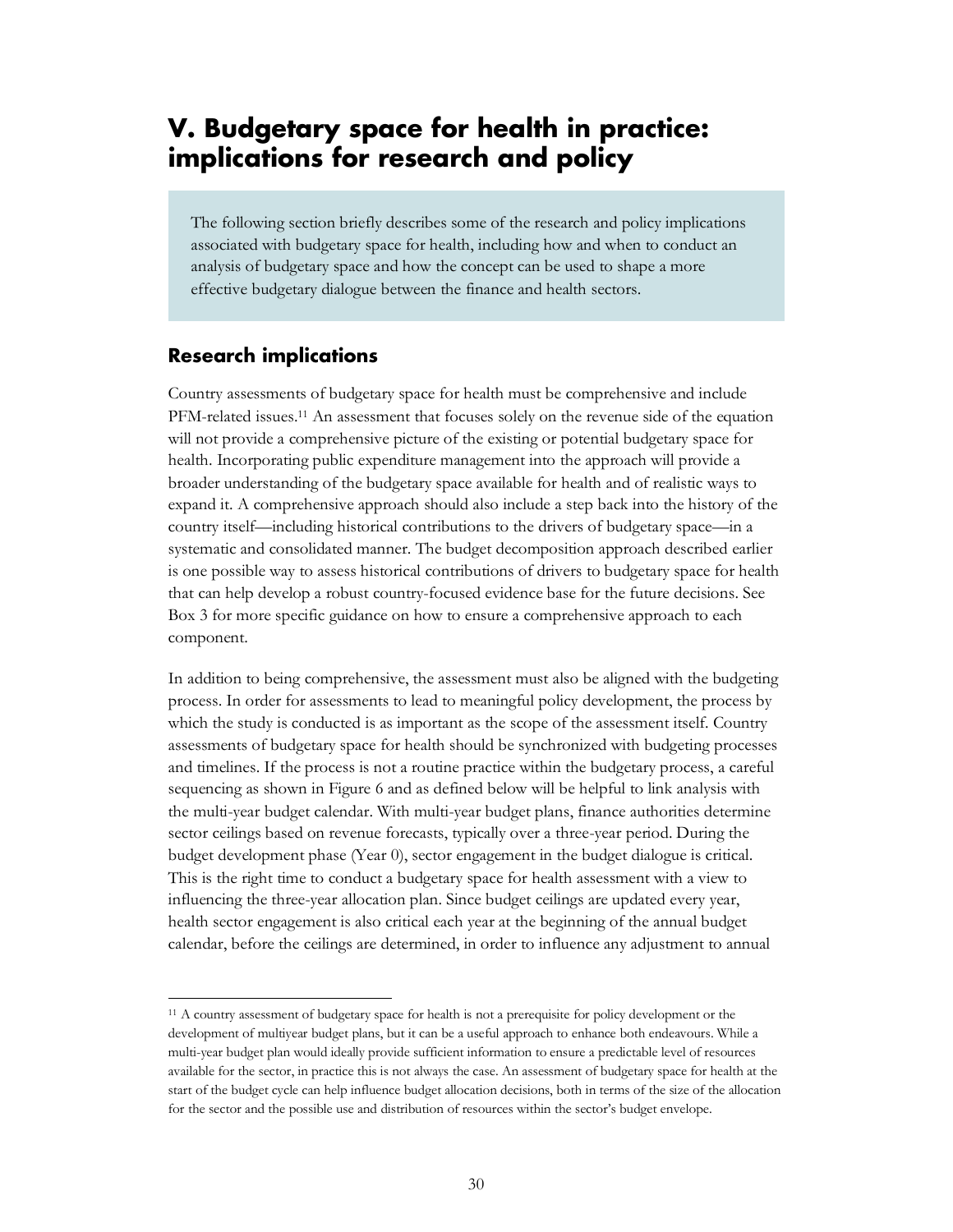envelopes for the sector.[12](#page-24-0) At the end of the three-year cycle (Year 3), the Ministry of Health (MoH) should update the budgetary space for health assessment to support the development of the next budget cycle (Year 4–Year 6) (Figure 6).



**Figure 6. Connecting budgetary space for health to a multi-year budgeting calendar**

### **Box 3. A comprehensive approach to budgetary space for health assessment**

#### **1. Overall public expenditure**

Health stakeholders are discouraged from assessing the complex interactions between multiple macrofiscal factors. Instead, existing assessments of overall fiscal space by the finance sector should be used to inform government-wide capacity to increase overall public expenditure over the medium term. In the absence of such assessments, scenarios can be developed using country multi-year expenditure frameworks (e.g. Medium-Term Expenditure Framework [MTEF]) that generally provide revenue and expenditure forecasts. In some countries, expenditure frameworks that are developed specifically for the health sector can also serve to capture projected public spending on health more precisely, if revenue and expenditure data are sufficiently reliable.

(continued)

<span id="page-24-0"></span> <sup>12</sup> Another helpful budget tool is the budget circular that is, in most countries, transmitted to all ministries at the beginning of the budget cycle. The circular typically includes basis of fiscal policies in the budget proposals, and if creating budgetary space for health is a priority, the circular can set objectives and provide guidance to position ministries' proposals.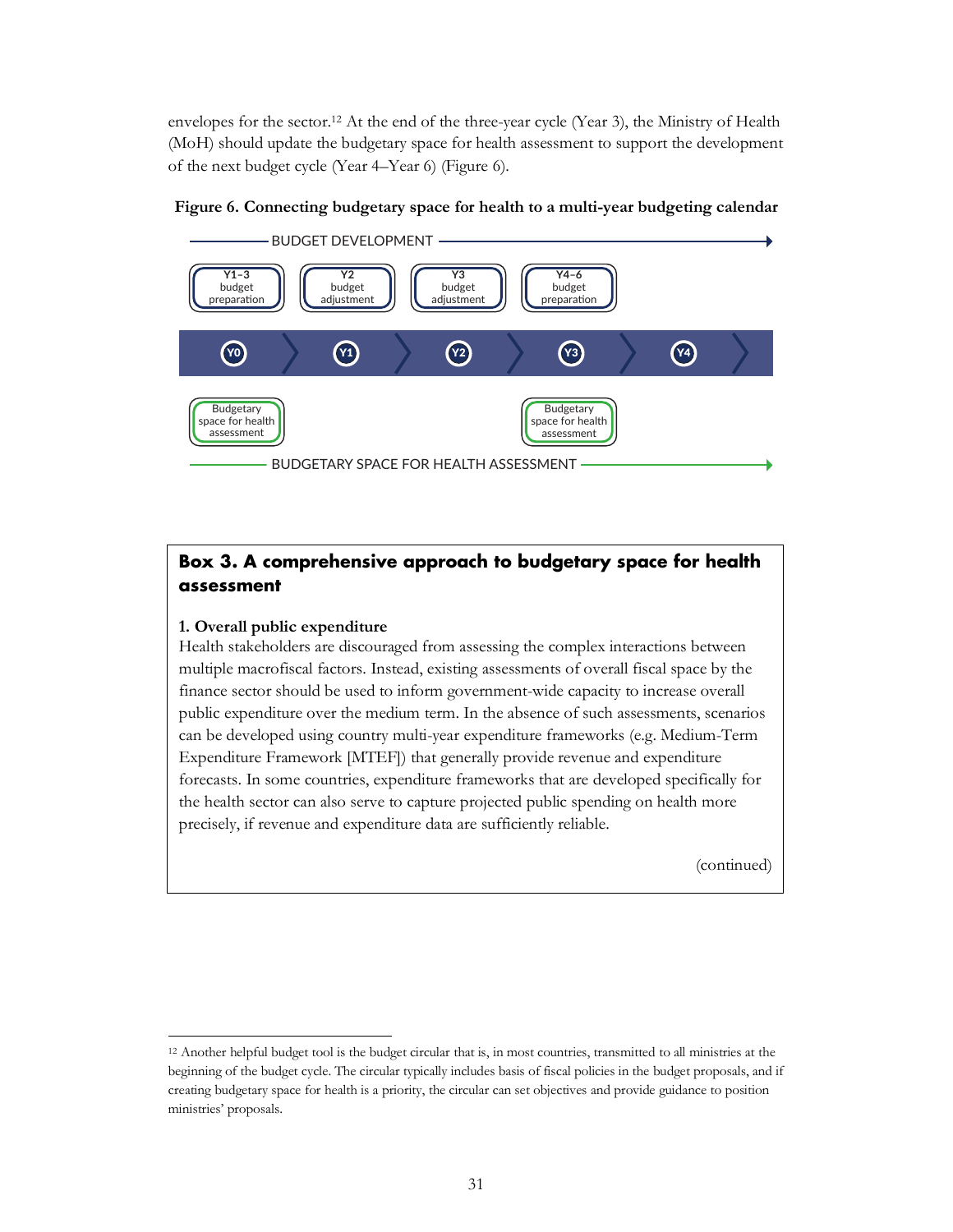#### **Box 3. Continued**

#### **2. Budget allocation**

A mixed study method that combines a budget decomposition approach with a qualitative feasibility assessment is essential. The analysis should look at the historical dynamics of budget prioritization which are specific to each country context. A budget decomposition analysis, such as the one developed in this paper, can be used to understand the historical trajectory of budgetary space for health and the relative contribution of the change in budget share in a given context. To provide meaningful scenarios for future levels of budget share for health, this quantitative approach should be paired with a qualitative assessment. The latter would take into consideration societal, legal, and political economic considerations that may have implications for potential increases. Societal implications may include the social climate or redistribution priorities; legal implications may include legal provisions on specific budget allocation decisions; and political considerations may include the political climate and appetite for more health spending. Determining the share of budget allocated to health based on global or regional targets is discouraged, as predefined targets are less sensitive to country specific dynamics.

#### **3. Public expenditure management or PFM**

There are three aspects to consider under this component. First, studies should identify key weaknesses primarily in budget formulation and execution that hinder the effective programming and use of budgeted resources in the health sector. As a second step, key corrective actions need to be identified to help eliminate or reduce these barriers, thereby enhancing budgetary space for health.<sup>a</sup> Third, it is important to provide with complementary information on the potential gains that could be generated through targeted PFM improvements. For example, quantifying the degree to which budgetary space would be enhanced if budget execution was improved.

a. The following guidance can be used to identify key PFM bottlenecks in health, as well possible policy responses, throughout the budget cycle [17, 48–50].

# <span id="page-25-0"></span>**Policy implications**

There are also a number of important policy implications that can be drawn from the work around budgetary space for health.

First, PFM must be systematically included in budgetary space for health discussions. This is important in the context of COVID-19 as countries seek to increase health sector allocations to fight the pandemic. Unless improvements in PFM systems and practices are obtained, health spending increases may not come to fruition. The budgetary space for health approach can be used as a prompt for policymakers to develop a more comprehensive understanding of the current and potential budgetary space, which includes both revenue and expenditure. This work can facilitate a more comprehensive approach to budgetary dialogues in health by bringing PFM to the forefront of discussions and connecting it to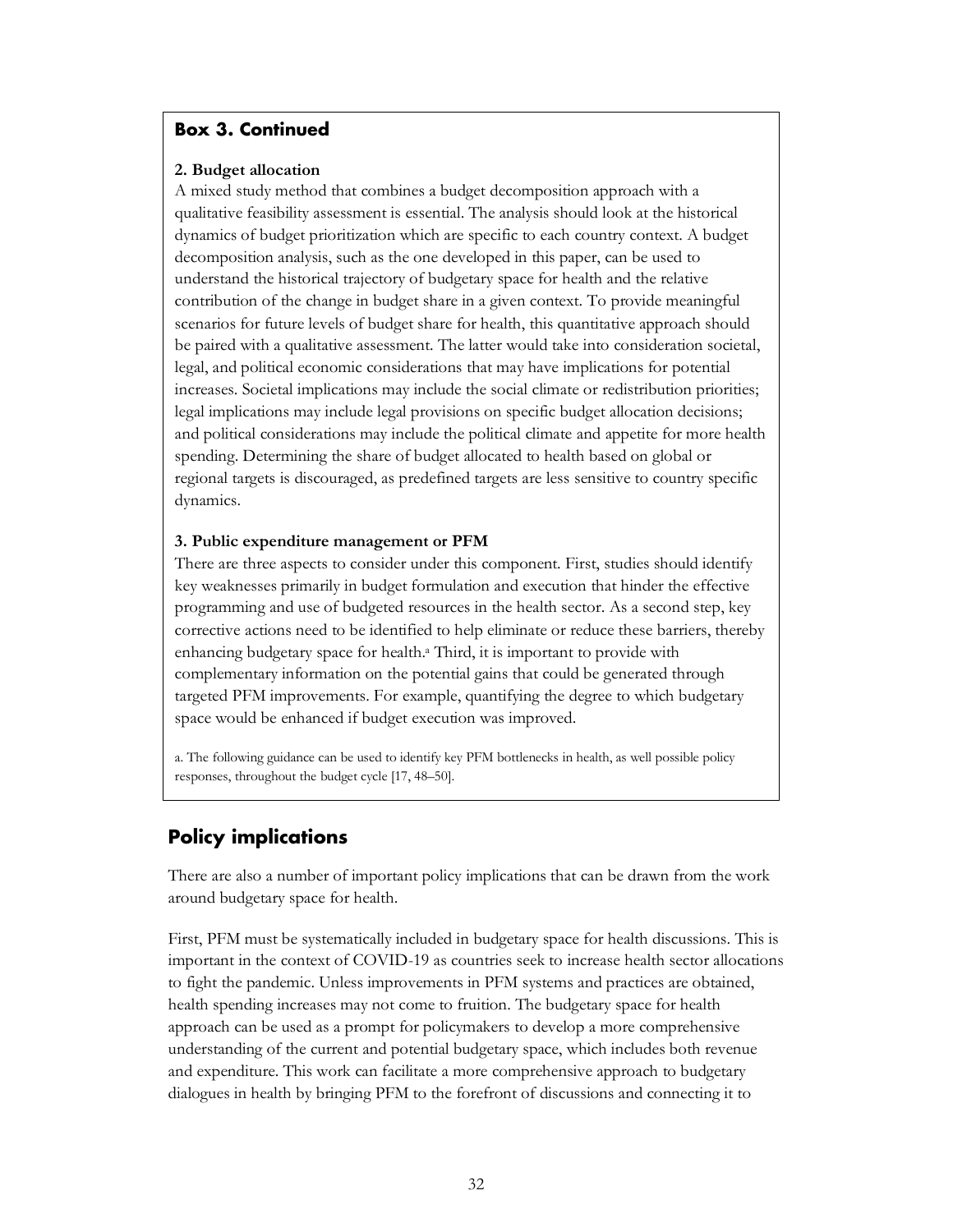budgetary space. Health policymakers are encouraged to move beyond revenue-focused discussions and expand them to include PFM, with special attention paid to the ways in which strengthening PFM processes can expand budgetary space for health. This work outlines some of the concrete inputs for the implementation of PFM-related interventions that can enhance budgetary space for health, including: (i) exploring flexible budget structures to free-up unnecessary spending; (ii) using a results-based approach in budget negotiation to influence budget allocation decisions; (iii) working towards full budget execution to reduce unused revenues; (iv) using budget performance to shape future allocations, possibly enlarging them.

Second, a budgetary space for health strategy must be grounded in country-specific evidence, instead of relying on global or regional budget targets. For many years, increases in the share of budget allocated to health have been at the forefront of strategies to expand budget budgetary space for the sector developed by key stakeholders in health, including development partners. The adoption of the Abuja Declaration [51] helped forge the opinion that increasing the share of budget allocated to health to 15% in African countries' budgets would be an effective way to expand resources for the sector. However, as this paper demonstrates, increases in the level of budget share generate relatively limited per capita expansion of budgetary space for health in LMICs, because of what is commonly understood as the denominator effect, as well as limitations in budget advocacy strategies. While increasing the share of health in budgets continues to be important for the political visibility of the health sector in the budget process, especially for low-prioritisation countries, the work presented in this paper should encourage health policymakers to look beyond budget share alone. Increases in budget share will not lead to significant change for health spending. It is time to develop strategies for budgetary space for health with finance authorities that are based on a comprehensive understanding of historical country dynamics and bottlenecks.

It is time to draw up a "new national pact" between finance and health authorities in order to guarantee sufficient, flexible and accountable budgetary space for services linked to COVID-19 and other essential health needs.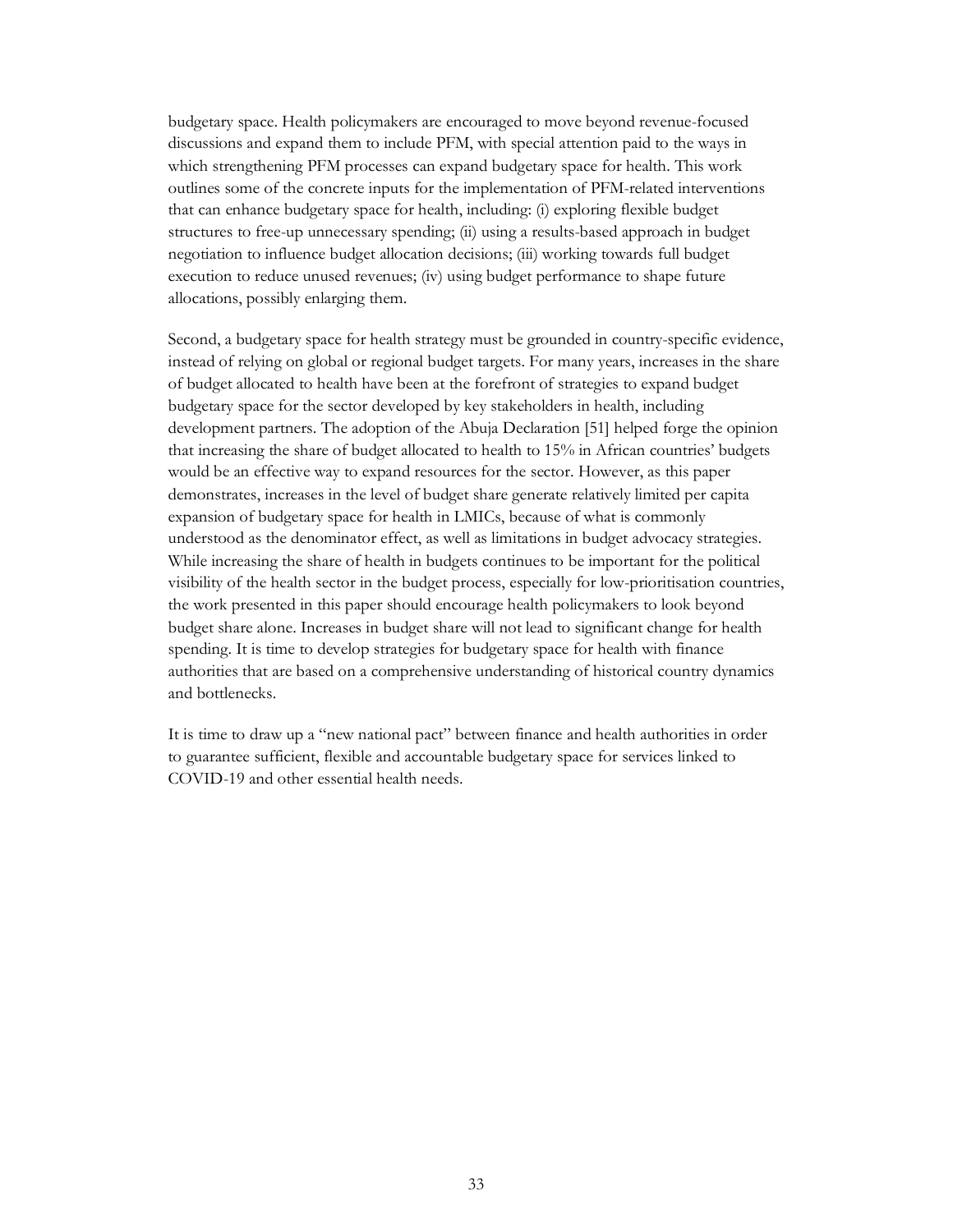# <span id="page-27-0"></span>**Concluding remarks**

The introduction of the fiscal space framework in the early 2000s has led to important contributions. Over the past 15 years, the framework has helped health authorities to deepen understanding of macrofiscal realities and situate health reforms within a broader context. Today, with the current focus on domestic public resources, it is time to provide additional support for countries to help them align their budgets with the financing requirements for UHC and fighting COVID-19. The notion of budgetary space for health introduced in this paper is an attempt to meet these goals, helping to link resources available for health to the realities of public finance today.

Budgetary space for health helps countries understand both the revenue and expenditure side of health resources and provides a practical approach that gives health and finance authorities the ability to understand how their actions impact available budgetary space. By expanding the focus beyond revenue to include budget allocation decisions and the rules and practice of budget use, health authorities are given the opportunity to engage in a more comprehensive and balanced budgetary dialogue with finance authorities.

Looking forward to the next 10 years, we encourage countries to reconsider their assessment approaches in the context of multi-year budget plans and revisit their overall approaches to expanding budgetary space for health. Strategies that are developed to enhance budgetary space for health should reflect the particular challenges and opportunities of each country and be guided by past and present country dynamics. It is likely that a closer examination of PFM policies will be the most effective way forward to enhance budgetary space for health in most LMICs. With strong country leadership and supportive global development partners, it may prove to become one of the most realistic path forward to supporting UHC and the COVID-19 suite.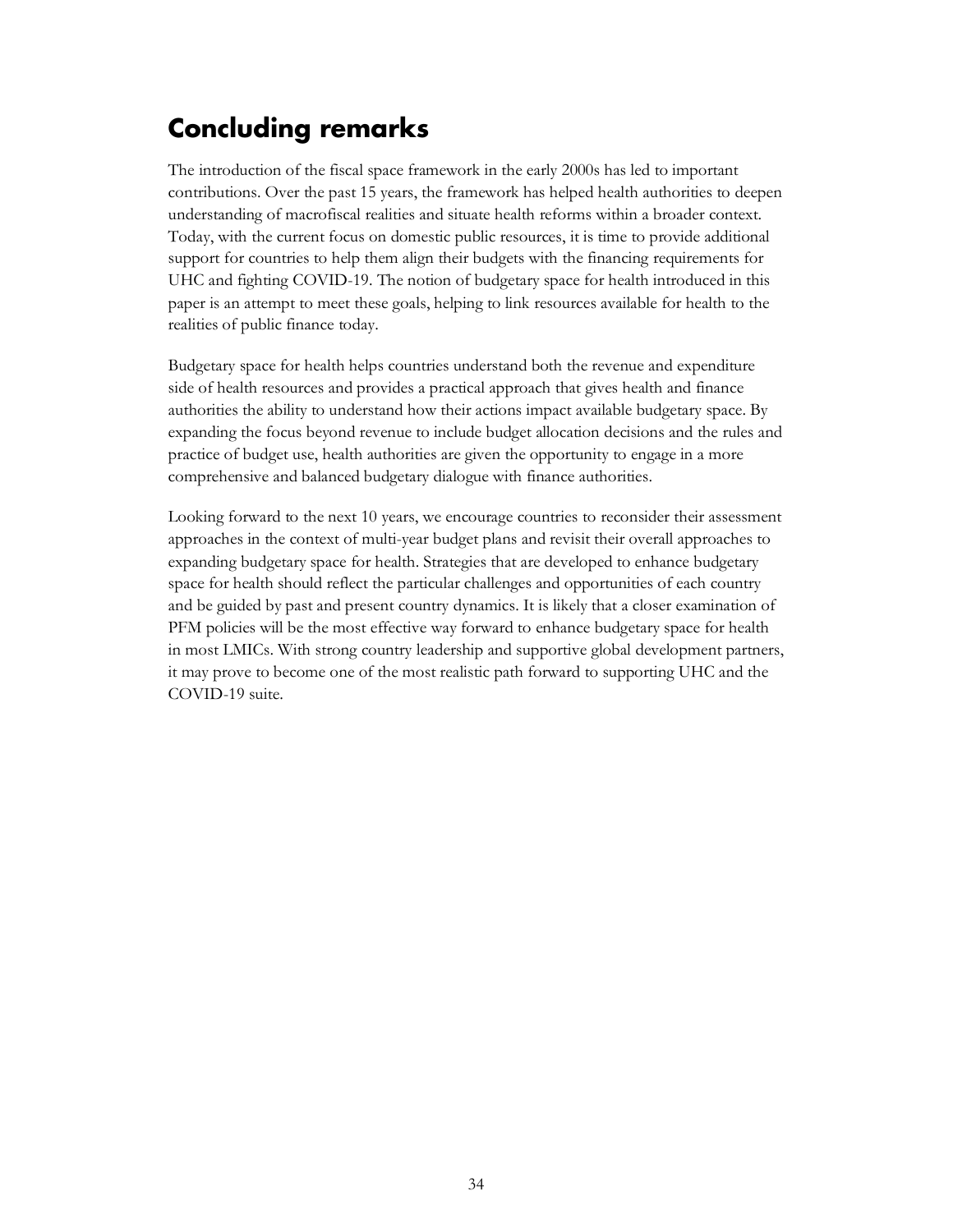# <span id="page-28-0"></span>**References**

[1] Heller P. Understanding fiscal space. IMF policy discussion paper, PDP05/4. Washington, DC: International Monetary Fund, 2005. https://www.imf.org/external/pubs/ft/pdp/2005/pdp04.pdf (accessed 11 March 2020).

[2] Heller P. The prospects of creating 'fiscal space' for the health sector. *Health Policy and Planning* 2006; 21(2): pp 75–79.

https://academic.oup.com/heapol/article/21/2/75/554947#8806263 (accessed 11 March 2020).

[3] Tandon A, Cashin C. Assessing public expenditure on health from a fiscal space perspective. Health, Nutrition and Population (HNP) discussion paper, 56053. Washington, DC: World Bank, 2010.

http://documents.worldbank.org/curated/en/333671468330890417/Assessing-publicexpenditure-on-health-from-a-fiscal-space-perspective (accessed 11 March 2020).

[4] Barroy H, Sparkes S, Dale E. Assessing fiscal space for health expansion in low-andmiddle income countries: a review of the evidence. Health financing working paper, WHO/HIS/HGF/HFWorkingPaper/16.3. Geneva: World Health Organization, 2016. https://www.who. int/health\_financing/documents/assessing-fiscal-space/en/ (accessed 11 March 2020).

[5] Barroy H, Sparkes S, Dale E, Mathonnat J. Can low- and middle-income countries increase domestic fiscal space for health: a mixed-methods approach to assess possible sources of expansion. *Health Systems & Reform* 2018; 4(3): pp 214–26. <https://doi.org/10.1080/23288604.2018.1441620> (accessed 11 March 2020).

[6] Barroy H, Kutzin J, Tandon A, Kurowski C, Lie G, Borowitz M, Sparkes S, Dale E. Assessing fiscal space for health in the SDG era: a different story. *Health Systems & Reform*  $2018$ ; 4(1): pp 4–7.

https://www.tandfonline.com/doi/full/10.1080/23288604.2017.1395503 (accessed 11 March 2020).

[7] Ithibu A, Amendah D. Domestic financing for HIV, TB and malaria in Global Fund High Impact Asia countries. Nairovi, Kenya: Aidspan, 2019. https://aidspan.org/publication/domestic-financing-hiv-tb-and-malaria-global-fund-highimpact-asia-countries (accessed 16 June 2020).

[8] Haakenstad A, Moses MW, Tao T, et al. Potential for additional government spending on HIV/AIDS in 137 low-income and middle-income countries: an economic modelling study. *Lancet HIV* 2019; published online 25 April. http://dx.doi.org/10.1016/S2352- 3018(19)30038-4 (accessed 16 June 2020).

[9] Cummins M. Fiscal space for children and human capital in Eastern and Southern Africa: options and strategic entry points to address investment gaps in 16 countries. Nairobi, Kenya: UNICEF Eastern and Southern Africa, 2019. https://www.unicef.org/esa/media/4006/file/UNICEF-2019-Fiscal-Spacefor%20Children-and-Human-Capital-in-ESAR.pdf (accessed 16 June 2020). [10] WHO. WHO symposium on health financing for UHC: a closer look at fiscal space and public financial management issues in health. Geneva: World Health Organization, 2019. https://www.who.int/docs/default-source/ health-financing/who-symposium-on-health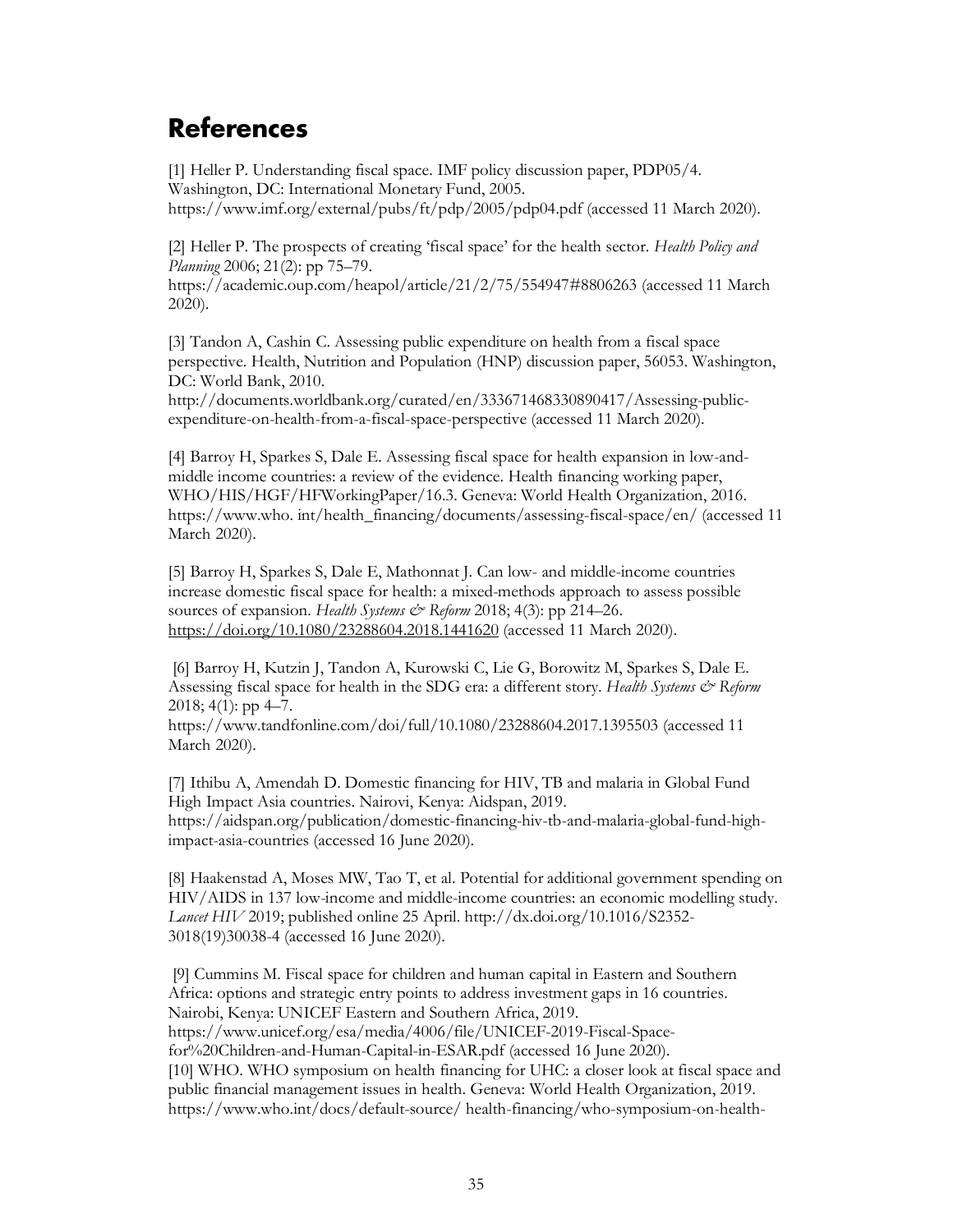financing-for-uhc/who-montreux-meeting-report-noV-2019.pdf?sfvrsn=b3047f70\_2 (accessed 15 March 2020).

[11] UN. United Nations Secretary-General's roadmap for financing the 2030 Agenda for Sustainable Development 2019–2021. New York: United Nations, 2019. [https://](https://www.un.org/sustainabledevelopment/wp-content/uploads/2019/07/UN-SG-Roadmap-Financing-the-SDGs-July-2019.pdf) [www.un.org/sustainabledevelopment/](https://www.un.org/sustainabledevelopment/wp-content/uploads/2019/07/UN-SG-Roadmap-Financing-the-SDGs-July-2019.pdf) [wp-content/uploads/2019/07/UN-SG-Roadmap-](https://www.un.org/sustainabledevelopment/wp-content/uploads/2019/07/UN-SG-Roadmap-Financing-the-SDGs-July-2019.pdf)[Financing-the-SDGs-July-2019.pdf](https://www.un.org/sustainabledevelopment/wp-content/uploads/2019/07/UN-SG-Roadmap-Financing-the-SDGs-July-2019.pdf) (accessed 15 March 2020).

[12] Kutzin J, Yip W, Cashin C. Alternative financing strategies for universal health coverage. In: World scientific series in global health economics and public policy. Singapore: World Scientific Publishing, 2016. pp 267–309. [https://www.worldscientific.com/doi/abs/10.1142/9789813140493\\_0005](https://www.worldscientific.com/doi/abs/10.1142/9789813140493_0005) (accessed March 2020).

[13] Barroy H, Vaughan K, Tapsoba Y, Dale E, Van de Maele N. Towards universal health coverage: thinking public: overview of trends in public expenditure on health (2000–2014). Geneva: World Health Organization, 2017.<https://apps.who.int/iris/handle/10665/255782> (accessed 15 March 2020).

[14] Xu K, Soucat A, Kutzin J, Brindley C, Van de Maele N, Toure H, et al. Public spending on health: a closer look at global trends. WHO/ HIS/HGF/HFWorkingPaper/18.3. Geneva: World Health Organization, 2018. [https://www.-expenditure-report-2018/en/](https://www.who.int/health_financing/documents/health-expenditure-report-2018/en/)  (accessed 15 March 2020).

[15] IMF. A strategy for IMF engagement on social spending. IMF policy paper, 19/016. Washington, DC: International Monetary Fund, 2019. [https://www.imf.org/en/Publications/--Spending-46975 \(](https://www.imf.org/en/Publications/Policy-Papers/Issues/2019/06/10/A-Strategy-for-IMF-Engagement-on-Social-Spending-46975)accessed 15 March 2020).

[16] Junquera-Varela R, Verhoeven M, Shukla G, Haven B, Awasthi R, Moreno-Dodson B. Strengthening domestic resource mobilization in developing countries: moving from theory to practice in low- and middle-income countries. Washington, DC: World Bank, 2017. [https://openknowledge.worldbank.org/bitstream/handle/10986/27265/9781464810732.pd](https://openknowledge.worldbank.org/bitstream/handle/10986/27265/9781464810732.pdf?sequence=2&isAllowed=y) [f?sequence=2&isAllowed=y](https://openknowledge.worldbank.org/bitstream/handle/10986/27265/9781464810732.pdf?sequence=2&isAllowed=y) (accessed 15 March 2020).

[17] Cashin C, Bloom D, Sparkes S, Barroy H, Kutzin J, O'Dougherty S. Aligning public financial management and health financing: sustaining progress toward universal health coverage. Health financing working paper. Geneva: World Health Organization, 2017: 17.4. [https://www.who.int/health\\_financing/](https://www.who.int/health_financing/documents/aligning-pfm-health-financing/en/) [documents/aligning-pfm-health-financing/en/](https://www.who.int/health_financing/documents/aligning-pfm-health-financing/en/) (accessed 15 March 2020).

[18] Welham B, Hart T, Mustapha S, Hadley S. Public financial management and health service delivery: necessary, but not sufficient? London: Overseas Development Institute, 2017. [https://www.odi.org/sites/odi.org.uk/files/](https://www.odi.org/sites/odi.org.uk/files/resource-documents/11462.pdf) [resource-documents/11462.pdf](https://www.odi.org/sites/odi.org.uk/files/resource-documents/11462.pdf)  (accessed 15 March 2020).

[19] IMF. Fiscal monitor reports: policies to support people during the COVID-19 pandemic. Washington, DC: International Monetary Fund, 2020. [https://www.imf.org/en/Publications/](https://www.imf.org/en/Publications/FM/Issues/2020/04/06/fiscal-monitor-april-2020) [FM/Issues/2020/04/06/fiscal-monitor-april-2020](https://www.imf.org/en/Publications/FM/Issues/2020/04/06/fiscal-monitor-april-2020)  (accessed 16 June 2020).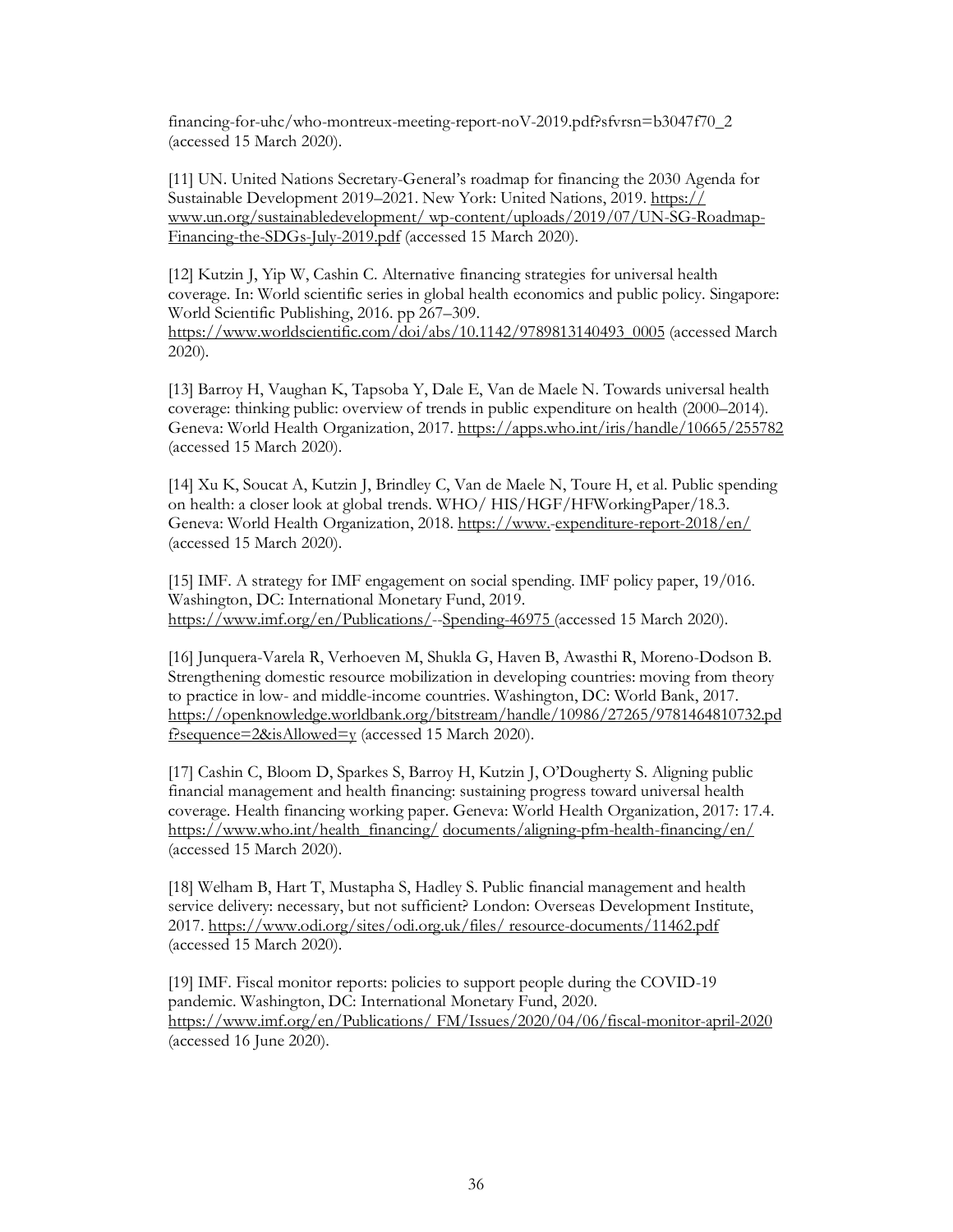[20] WHO. Maintaining essential health services: operational guidance for the COVID-19 context. Interim guidance. Geneva: World Health Organization, 2016. [https://www.who.int/](https://www.who.int/publications/i/item/10665-332240) [publications/i/item/10665-332240](https://www.who.int/publications/i/item/10665-332240) (accessed 16 June 2020).

[21] Barroy H, Gurazada S, Piatti-Fünfkirchen M, Kutzin J. No calm after the storm: time to retool country PFM systems in the health sector. May 2020. https://p4h.world/en/who-wbno-calm-after-the-storm-time-to-retool-country-pfm-systems-in-health-sector (accessed 16 June 2020).

[22] IMF. Assessing fiscal space: an update and stocktaking. IMF policy paper, 18/260. Washington, DC: International Monetary Fund, 2018. [https://www.imf.org/en/Publications/](https://www.imf.org/en/Publications/Policy-Papers/Issues/2018/06/15/pp041118assessing-fiscal-space) [Policy-Papers/Issues/2018/06/15/](https://www.imf.org/en/Publications/Policy-Papers/Issues/2018/06/15/pp041118assessing-fiscal-space) [pp041118assessing-fiscal-space \(](https://www.imf.org/en/Publications/Policy-Papers/Issues/2018/06/15/pp041118assessing-fiscal-space)accessed 15 March 2020).

[23] IMF. Assessing fiscal space: an initial consistent set of considerations. IMF staff paper. Washington, DC: International Monetary Fund, 2016. [https://www.imf.](https://www.imf.org/en/Publications/Policy-Papers/Issues/2017/01/13/pp5080-Assessing-Fiscal-Space-An) [org/en/Publications/Policy-Papers/](https://www.imf.org/en/Publications/Policy-Papers/Issues/2017/01/13/pp5080-Assessing-Fiscal-Space-An) [Issues/2017/01/13/pp5080-Assessing--Considerations](https://www.imf.org/en/Publications/Policy-Papers/Issues/2017/01/13/pp5080-Assessing-Fiscal-Space-An)  (accessed 15 March 2020).

[24] Gupta S, Verhoeven M. The efficiency of government expenditure: experiences from Africa. *Journal of Policy Modeling* 2001; 23(4): pp 433–67.

[25] Herrera S, Pang G. Efficiency of public spending in developing countries: an efficiency frontier approach. Policy research working paper, No. 3645. World Bank, Washington, DC, 2005. [https://openknowledge.worldbank.org/](https://openknowledge.worldbank.org/handle/10986/8325) [handle/10986/8325 \(](https://openknowledge.worldbank.org/handle/10986/8325)CC BY 3.0 IGO).

[26] Grigoli F, Kapsoli J. Waste not, want not: the efficiency of health expenditure in emerging and developing economies (Feb 2018). *Review of Development Economics* 2018; 22(1): pp 384–403. Available at SSRN: [https://ssrn.](https://ssrn.com/abstract%3D3107344) [com/abstract=3107344,](https://ssrn.com/abstract%3D3107344) o[r http://dx.doi.](http://dx.doi.org/10.1111/rode.12346) [org/10.1111/rode.12346.](http://dx.doi.org/10.1111/rode.12346)

[27] Dutu R, Sicari P. Public spending efficiency in the OECD: benchmarking health care, education and general administration. OECD Economics Department working papers, No. 1278. Paris: OECD Publishing, 2016.

[28] Barroy H, Kabaniha G, Boudreaux C, Cammack T, Bain N. Leveraging public financial management for better health in Africa: key bottlenecks and opportunities for reform. WHO/UHC/HGF/HFWorkingPaper/19.2. Geneva: World Health Organization, 2019. [https://www.who.int/health\\_financing/](https://www.who.int/health_financing/documents/workingpaper14/en/) [documents/workingpaper14/en/ \(](https://www.who.int/health_financing/documents/workingpaper14/en/)accessed 15 March 2020).

[29] WHO. Public financing for health in Africa: from Abuja to the SDGs. Health financing toward UHC. Geneva: World Health Organization, 2016: WHO/HIS/HGF/Tech.Report/16.2. [https://www.who.int/health\\_financing/](https://www.who.int/health_financing/documents/public-financing-africa/en/) [documents/public-financing-africa/en/](https://www.who.int/health_financing/documents/public-financing-africa/en/) (accessed 15 March 2020).

[30] IMF. Macroeconomic developments and prospects in low-income developing countries. IMF policy paper. Washington, DC: International Monetary Fund, 2018. [https://www.imf.org/en/Publications/](https://www.imf.org/en/Publications/Policy-Papers/Issues/2018/03/22/pp021518macroeconomic-developments-and-prospects-in-lidcs) [Policy-Papers/Issues/2018/03/22/-prospects-in](https://www.imf.org/en/Publications/Policy-Papers/Issues/2018/03/22/pp021518macroeconomic-developments-and-prospects-in-lidcs)[lidcs \(](https://www.imf.org/en/Publications/Policy-Papers/Issues/2018/03/22/pp021518macroeconomic-developments-and-prospects-in-lidcs)accessed 15 March 2020).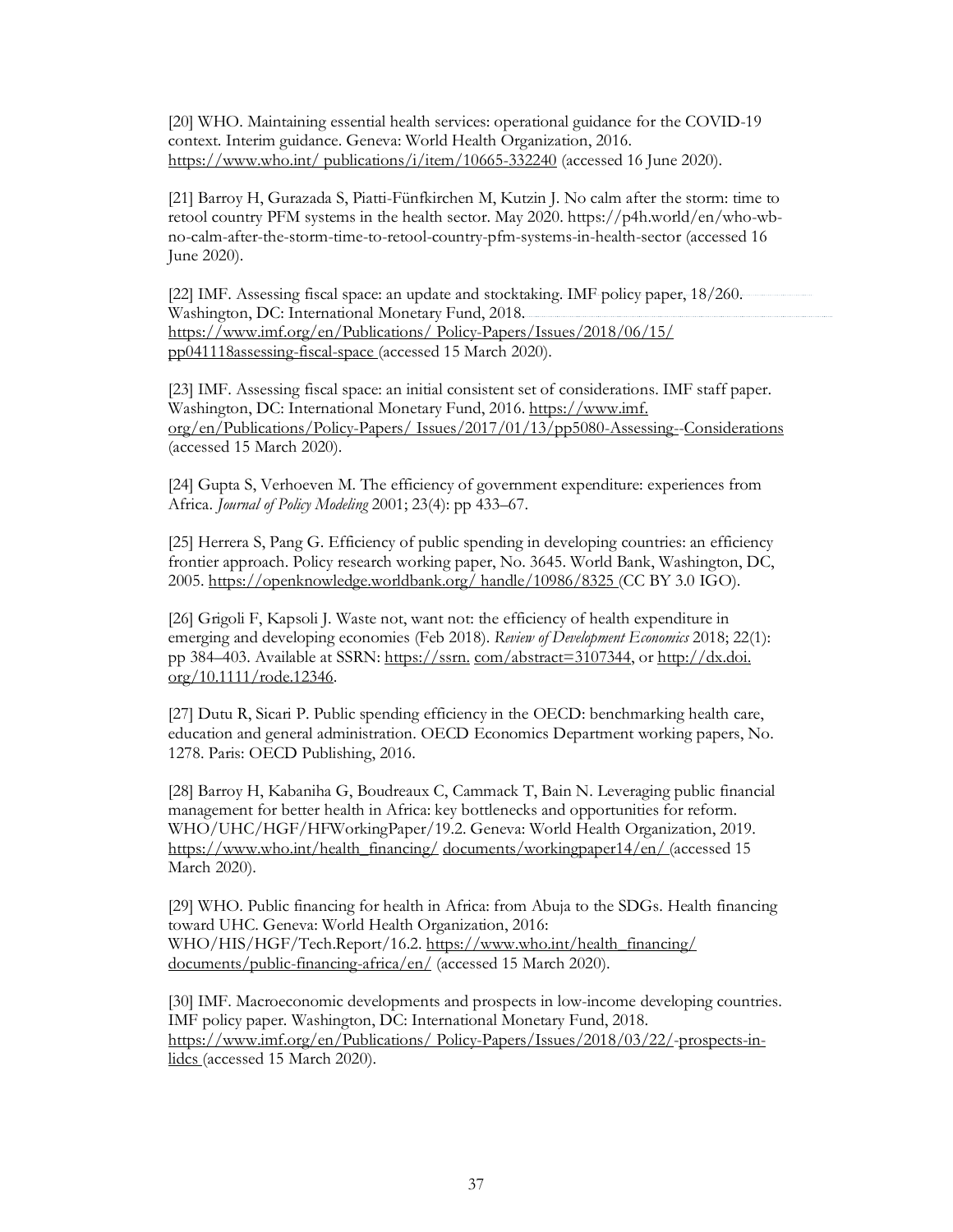[31] IMF. IMF board takes stock of work on fiscal space. IMF press release, 18/260. Washington, DC: International Monetary Fund, 2018. [https://www.imf.org/en/News/](https://www.imf.org/en/News/Articles/2018/06/26/pr18260imf-board-takes-stock-of-work-on-fiscal-space) [takes-stock-of-work-on-fiscal-space \(](https://www.imf.org/en/News/Articles/2018/06/26/pr18260imf-board-takes-stock-of-work-on-fiscal-space)accessed 15 March 2020).

[32] Baum A, Hodge A, Mineshima A, Moreno Badia M, Tapsoba R. Can they do it all? Fiscal space in low-income countries. IMF working paper, 17/111. Washington, DC: International Monetary Fund, 2017. [https://www.imf.org/](https://www.imf.org/en/Publications/WP/Issues/2017/05/05/Can-They-Do-It-All-Fiscal-Space-in-Low-Income-Countries-44889) [en/Publications/WP/Issues/2017/05/05/-](https://www.imf.org/en/Publications/WP/Issues/2017/05/05/Can-They-Do-It-All-Fiscal-Space-in-Low-Income-Countries-44889)(accessed 15 March 2020).

[33] Tandon A, Cain J, Kurowski C, Postolovska I. Intertemporal dynamics of public financing for universal health coverage: accounting for fiscal space across countries. Health, Nutrition and Population (HNP) discussion paper, 133115. Washington, DC: World Bank Group, 2018[. http://documents.worldbank.](http://documents.worldbank.org/curated/en/639541545281356938/Intertemporal-Dynamics-of-Public-Financing-for-Universal-Health-Coverage-Accounting-for-Fiscal-Space-Across-Countries) [org/curated/en/639541545281356938/--for-](http://documents.worldbank.org/curated/en/639541545281356938/Intertemporal-Dynamics-of-Public-Financing-for-Universal-Health-Coverage-Accounting-for-Fiscal-Space-Across-Countries)[Fiscal-Space-Across-Countries \(](http://documents.worldbank.org/curated/en/639541545281356938/Intertemporal-Dynamics-of-Public-Financing-for-Universal-Health-Coverage-Accounting-for-Fiscal-Space-Across-Countries)accessed 15 March 2020).

[34] WHO. Global health expenditure database [online database]. Geneva: World Health Organization. [https://apps.who.int/nha/](https://apps.who.int/nha/database) [database \(](https://apps.who.int/nha/database)accessed 15 March 2020).

[35] World Bank. World development indicators. World Bank data catalog [online database]. Washington, DC: World Bank. [http://-](http://datatopics.worldbank.org/world-development-indicators/)(accessed 15 March 2020).

[36] World Bank Group. Public expenditure and financial accountability (PEFA) 2016 framework. Washington, DC: World Bank Group, 2016. [https://pefa.org/resources/pefa-](https://pefa.org/resources/pefa-2016-framework)[2016-framework \(](https://pefa.org/resources/pefa-2016-framework)accessed 15 March 2020).

[37] IMF. Revenue mobilization in developing countries. Washington, DC: International Monetary Fund Department of Fiscal Affairs, 2011. [https://www.imf.org/external/np/](https://www.imf.org/external/np/pp/eng/2011/030811.pdf) [pp/eng/2011/030811.pdf \(](https://www.imf.org/external/np/pp/eng/2011/030811.pdf)accessed 12 September 2019).

[38] Fritz V, Verhoeven M, Avenia A. Political economy of public financial management reforms: experiences and implications for dialogue and operational engagement. Washington, DC: World Bank Group, 2017.<http://documents.worldbank.org/curated/--> (accessed 15 March 2020).

[39] de Renzio P. Taking stock: what do PEFA assessments tell us about PFM systems across countries? Working paper 302. London, UK: Overseas Development Institute, 2009. [https://www.odi.org/sites/odi.org.uk/files/ odi-assets/publications-opinion-files/4359.pdf](https://www.odi.org/sites/odi.org.uk/files/%20odi-assets/publications-opinion-files/4359.pdf) (accessed 15 March 2020).

[40] Barroy H, Dale E, Sparkes S, Kutzin J. Budget matters for health: key formulation and classification issues. Health financing policy brief, WHO/HIS/HGF/PolicyBrief/18.4. Geneva: World Health Organization, 2018. https://www.who.int/health\_financing/ [documents/making-budgets-work-uhc/en/](https://www.who.int/health_financing/%20documents/making-budgets-work-uhc/en/) (accessed 15 March 2020).

[41] Chakraborty S, O'Dougherty S, Panopoulou P, Cvikl MM, Cashin C. Aligning public expenditure and financial management with health financing reforms. In: Kutzin J, Cashin C, Jakab M, eds. Implementing health finance reform: lessons from countries in transition. Observatory studies series. Geneva: European Observatory on Health Systems and Policies, 2010. data/assets/pdf\_file/0014/120164/E94240. pdf (accessed 15 March 2020).

[42] Santiso C. Understanding the politics of the budget: what drives change in the budget process? London: Department for International Development, 2007[. https://www.](https://www.researchgate.net/publication/263855373_Understanding_the_Politics_of_the_Budget)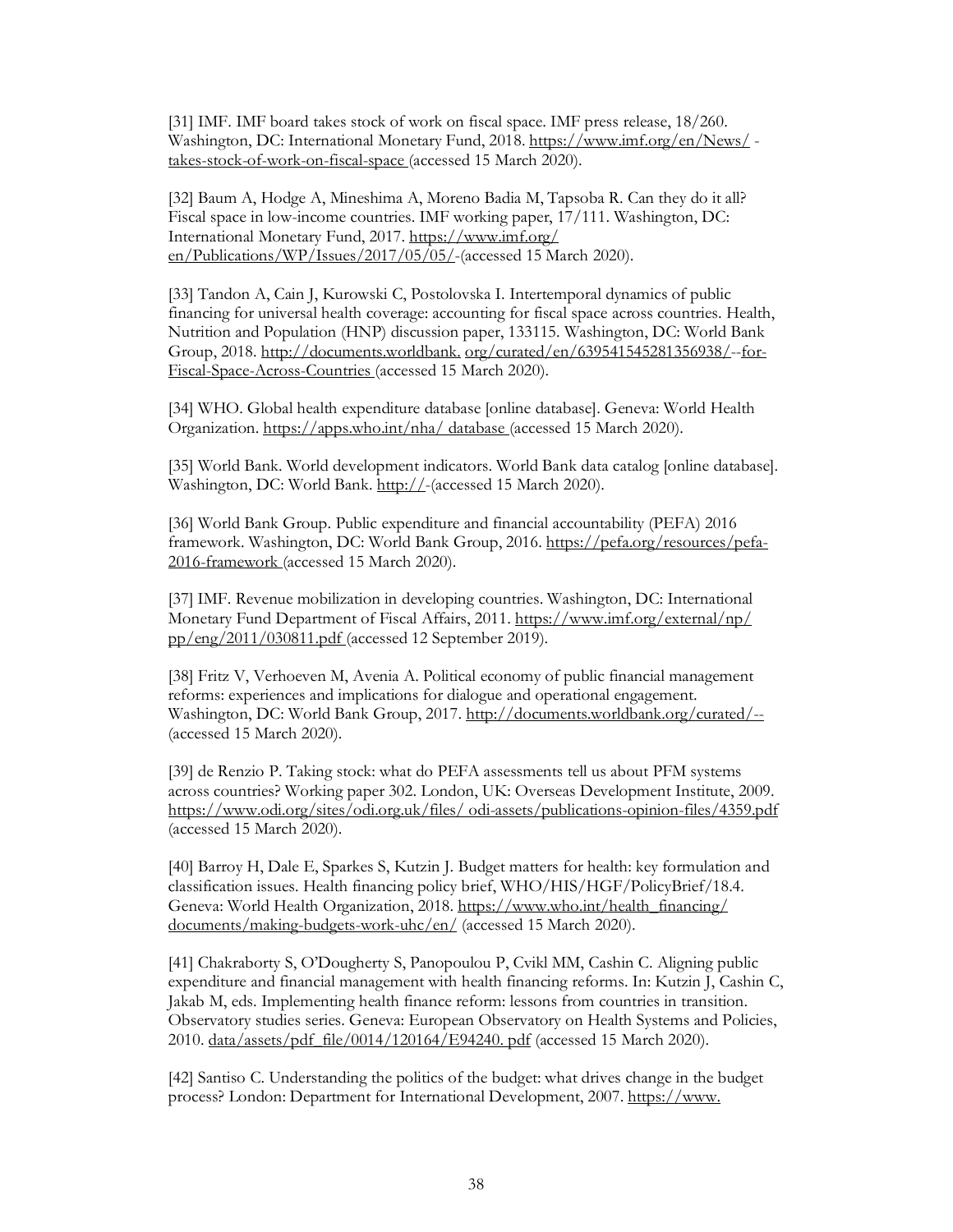[researchgate.net/publication/263855373\\_](https://www.researchgate.net/publication/263855373_Understanding_the_Politics_of_the_Budget) [Understanding\\_the\\_Politics\\_of\\_the\\_Budget](https://www.researchgate.net/publication/263855373_Understanding_the_Politics_of_the_Budget) (accessed 16 June 2020).

[43] Rakner L, Mukubvu L, Ngwira N, Smiddy K, Schneider A. The budget as theatre: the formal and informal institutional makings of the budget process in Malawi. Bergen: Chr. Michelsen Institute, 2004. [https://www.cmi.](https://www.cmi.no/publications/file/1928-the-budget-as-theatre-the-formal-and-informal.pdf) (accessed 15 March 2020).

[44] Barroy H, André F, Mayaka S, Samaha HN. Investing in universal health coverage: opportunities and challenges for health financing in the Democratic Republic of Congo. Washington, DC: World Bank Group, 2014. [http://documents.worldbank.org/curated/--](http://documents.worldbank.org/curated/--Democratic-Republic-of-Congo) [Democratic-Republic-of-Congo](http://documents.worldbank.org/curated/--Democratic-Republic-of-Congo) (accessed 15 March 2020).

[45] Barroy H, Piatti M, Sergent F, Dale E, O'Dougherty S, Mteidr G, Kabaniha G, Lakin J. Let managers manage: a health service provider's perspective on public financial management [Blog]. Washington, DC: World Bank Group, 2019. [https://blogs.--financial](https://blogs.worldbank.org/health/let-managers-manage-health-service-providers-perspective-public-financial-management)[management](https://blogs.worldbank.org/health/let-managers-manage-health-service-providers-perspective-public-financial-management) (accessed 15 March 2020).

[46] OECD. Government at a glance 2017. Paris: OECD Publishing, 2017. - glance-2017\_gov\_glance-2017-en (accessed 15 March 2020).

[47] Diamond J, Khemani P. Introducing financial management information systems in developing countries. Working paper WP/05/196. Washington, DC: International Monetary Fund, 2005[. https://www.imf.org/](https://www.imf.org/external/pubs/ft/wp/2005/wp05196.pdf) [external/pubs/ft/wp/2005/wp05196.pdf](https://www.imf.org/external/pubs/ft/wp/2005/wp05196.pdf) (accessed 16 June 2020).

[48] World Bank [forthcoming]. FinHealth: PFM in health toolkit, draft 2.7. Washington, DC: World Bank Group.

[49] UNICEF [forthcoming]. Engaging with PFM challenges in the health sector: a problemdriven approach for UNICEF country offices, draft. New York City: UNICEF.

[50] WHO [forthcoming]. Health financing progress matrices: PFM module, draft. Geneva: World Health Organization.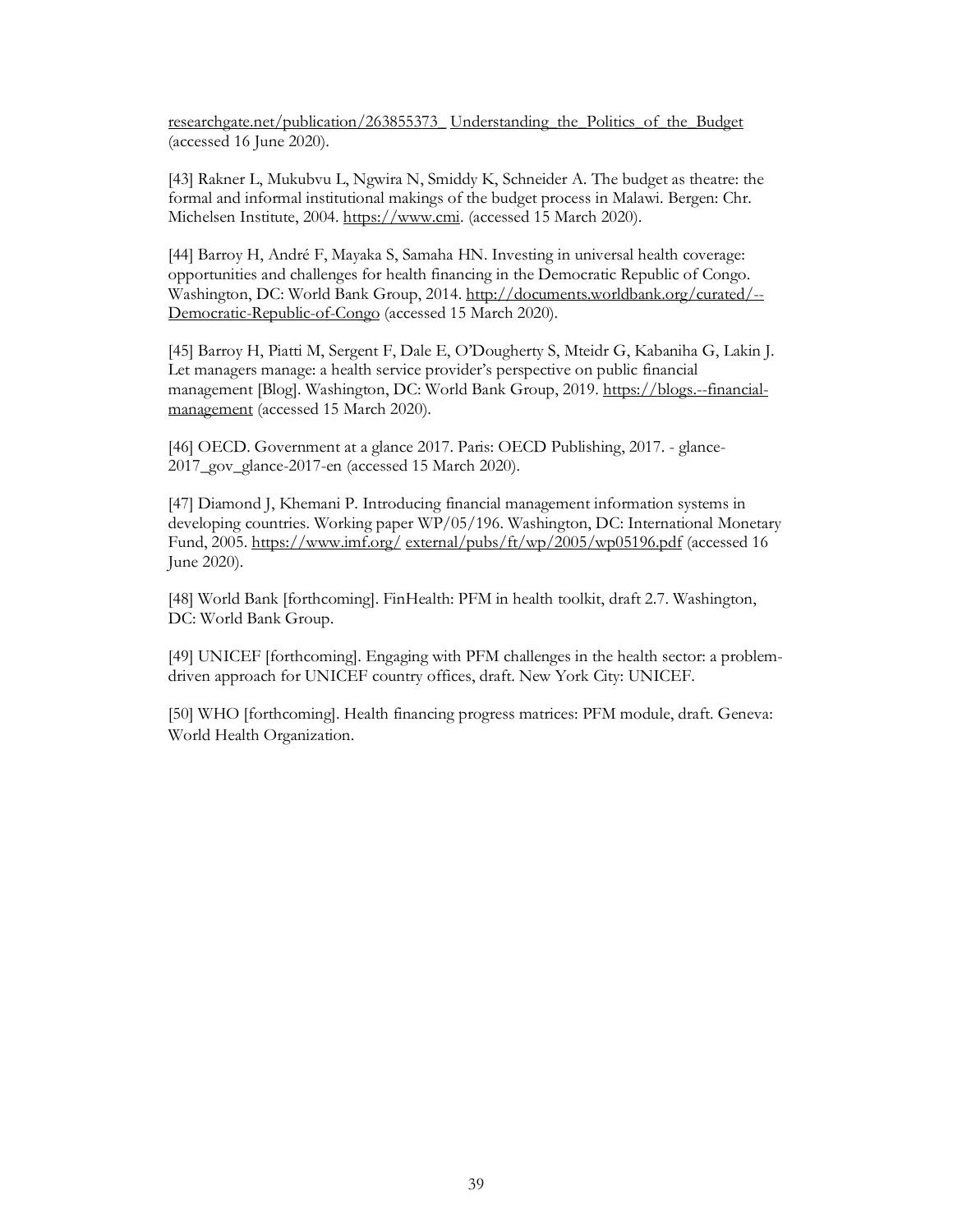# <span id="page-33-0"></span>**Annex 1. IMF list of key steps and indicators to assess the overall fiscal space**

# **Initial state**

### **Macroeconomic conditions**

- Gross public debt
- Gross financing needs (GFN) Output gap
- Fiscal multipliers estimated range (revenue and expenditure)
- Is monetary policy appropriate? Member of a currency union?

### **Expenditure balance considerations**

- Current account balance
- Net international investment position Estimated current account gap
- EBA exchange rate overvaluation

# **Resource dependency**

- Non-renewable commodity exports Variation of commodity prices
- Net national savings
- Non-resource revenue as a share of total government revenues
- Ratio of proven reserves of natural resources to current extraction

# **Contingent liability risks**

- Banking sector NPL ratio
- Fiscal costs for past financial sector rescue Assets of domestic financial sector
- Cost of past natural disasters damage
- Non-financial sector corporate debt
- Size of outstanding PPP's projects
- Stock-flow-adjustment

# **Fiscal space under the baseline and stress tests**

# **Is financing available?**

- Have sovereign bond spreads breached bookmarks? Last 12 months? Last 5 years?
- Do debt profile indicators breach benchmarks?
- Public financial assets